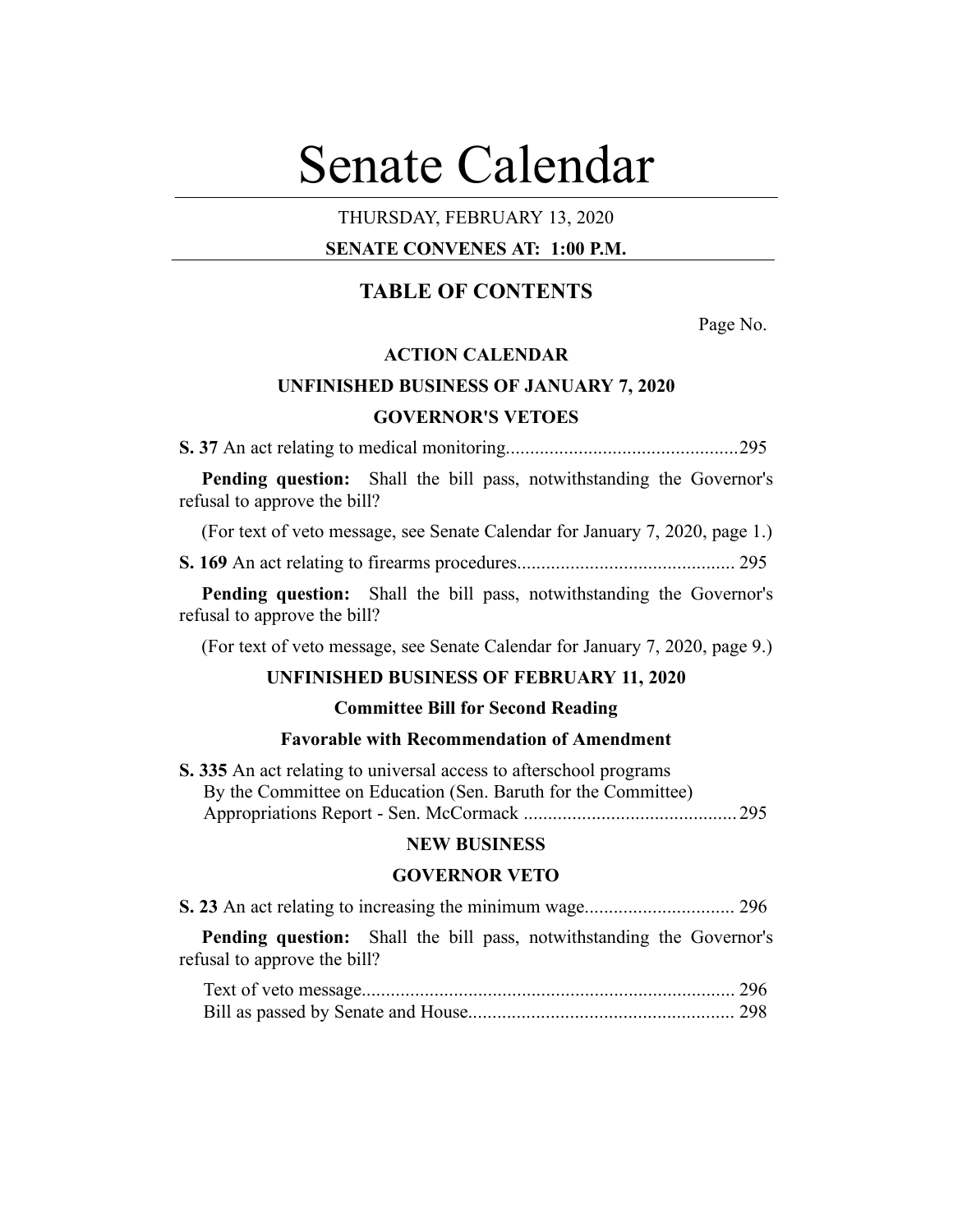# **Third Reading**

# **NOTICE CALENDAR**

# **Second Reading**

# **Favorable with Recommendation of Amendment**

| S. 153 An act relating to creating the Vermont 250th Commission                   |  |  |  |  |  |
|-----------------------------------------------------------------------------------|--|--|--|--|--|
| <b>S.</b> 332 An act relating to regulating student loan servicers                |  |  |  |  |  |
| <b>House Proposal of Amendment to Senate Proposal of Amendment</b>                |  |  |  |  |  |
|                                                                                   |  |  |  |  |  |
| <b>Report of Committee of Conference</b>                                          |  |  |  |  |  |
|                                                                                   |  |  |  |  |  |
| <b>CONCURRENT RESOLUTIONS FOR NOTICE</b>                                          |  |  |  |  |  |
| <b>H.C.R. 250 - 251</b> (For text of Resolutions, see Addendum to House Calendar) |  |  |  |  |  |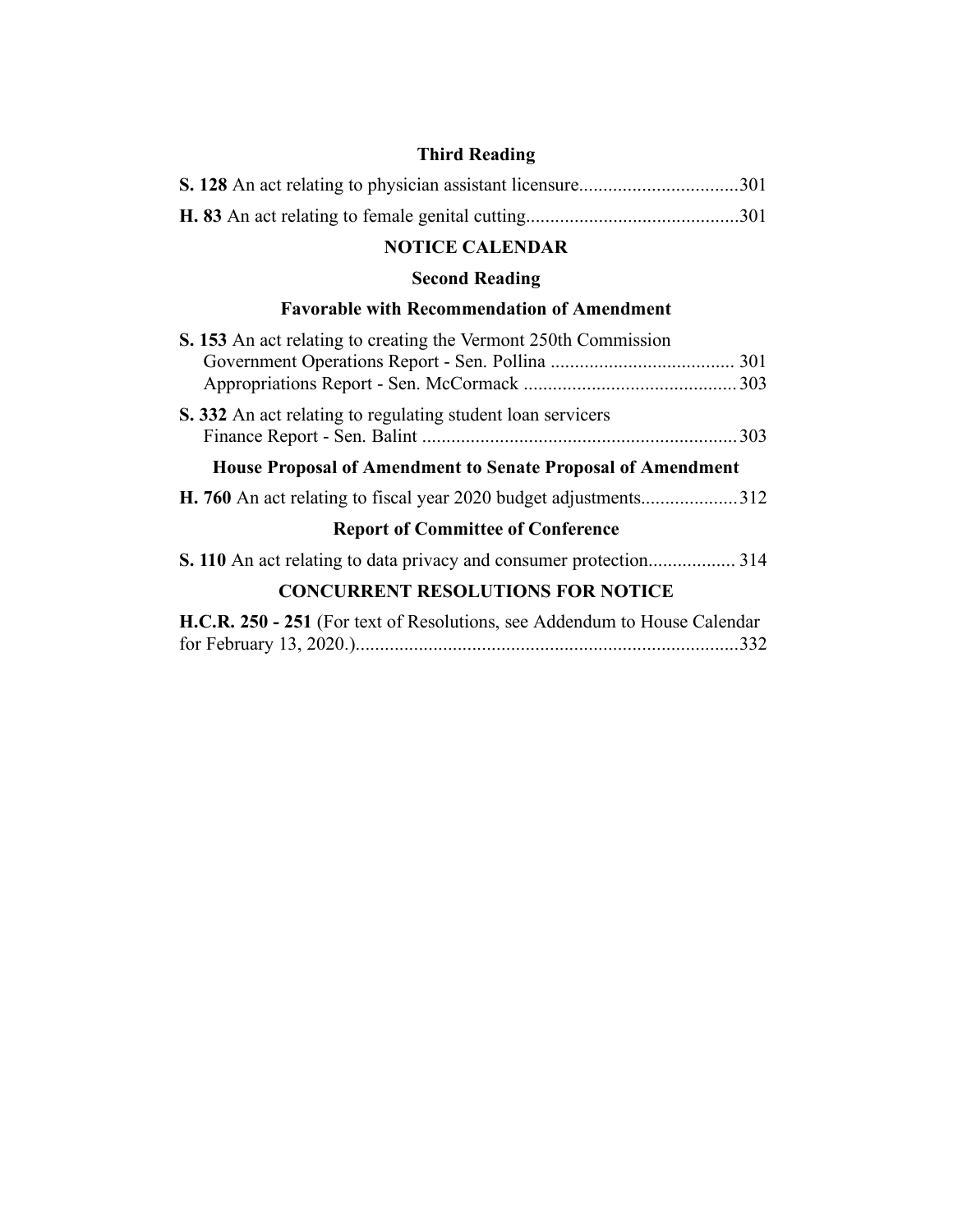## **ORDERS OF THE DAY**

#### **ACTION CALENDAR**

## **UNFINISHED BUSINESS OF TUESDAY, JANUARY 7, 2020**

#### **GOVERNOR'S VETOES**

#### **S. 37.**

An act relating to medical monitoring.

**Pending question (to be voted by call of the roll):** Shall the bill pass, notwithstanding the Governor's refusal to approve the bill? (Two-thirds of the members present required to override the Governor's veto.)

(For text of veto message, see Senate Calendar for January 7, 2020, page 1.)

#### **S. 169.**

An act relating to firearms procedures.

**Pending question (to be voted by call of the roll):** Shall the bill pass, notwithstanding the Governor's refusal to approve the bill? (Two-thirds of the members present required to override the Governor's veto.)

(For text of veto message, see Senate Calendar for January 7, 2020, page 9.)

#### **UNFINISHED BUSINESS OF TUESDAY, FEBRUARY 11, 2020**

#### **Committee Bill for Second Reading**

#### **Favorable with Recommendation of Amendment**

## **S. 335.**

An act relating to universal access to afterschool programs.

#### **By the Committee on Education. (Senator Baruth for the Committee.)**

## **Reported favorably with recommendation of amendment by Senator McCormack for the Committee on Appropriations.**

The Committee recommends that the bill be amended as follows:

In Sec. 2 (Task Force for Universal Afterschool Access) by striking out subsections (g) and (h) in their entireties and inserting in lieu thereof the following:

(g) Reimbursement.

(1) For attendance at meetings during adjournment of the General Assembly, a legislative member of the Task Force serving in his or her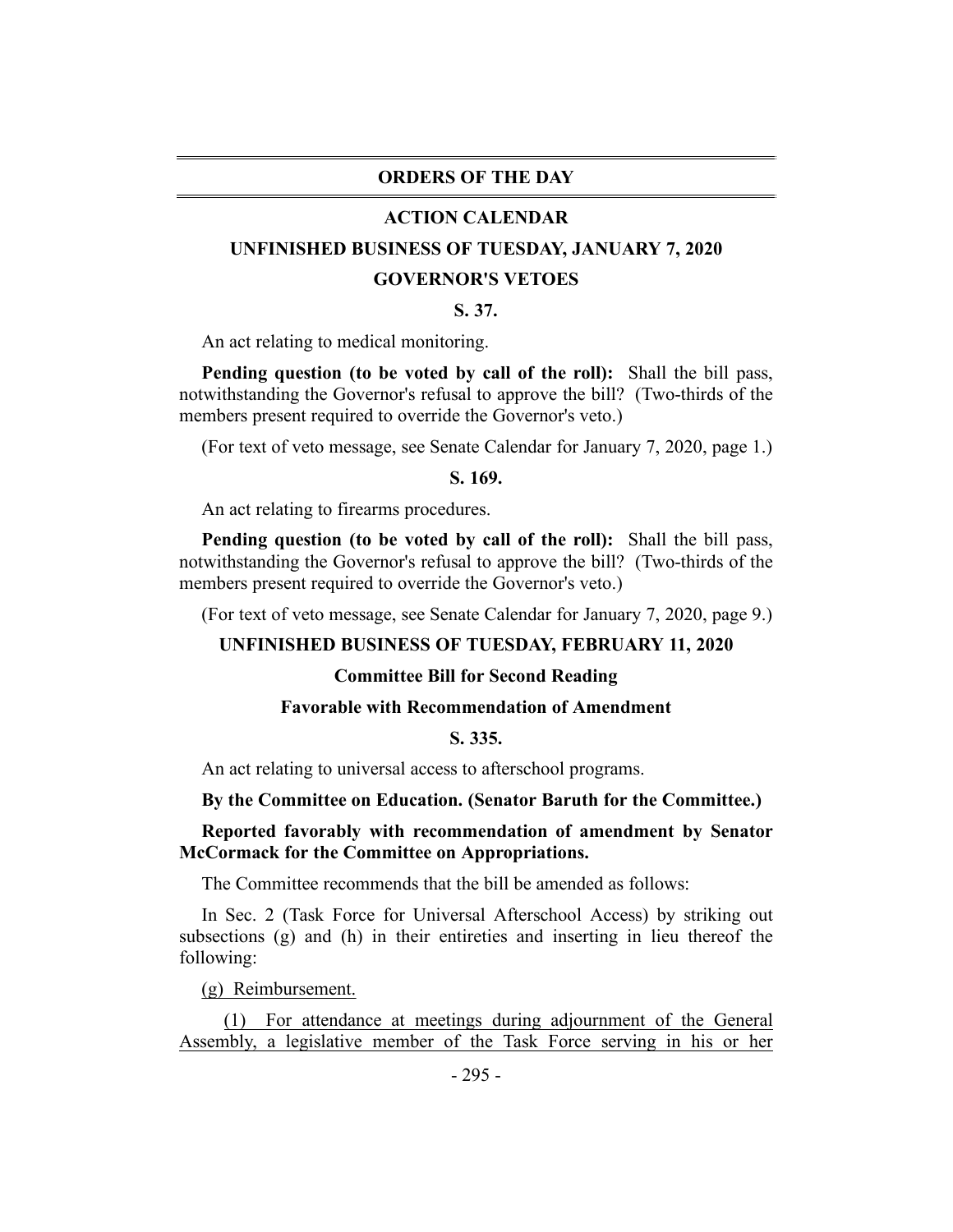capacity as a legislator shall be entitled to per diem compensation and reimbursement of expenses pursuant to 2 V.S.A. § 406 for not more than six meetings. The Legislative Branch shall administer reimbursement for legislative members of the Task Force.

(2) Members of the Task Force who are not employees of the State of Vermont and who are not otherwise compensated or reimbursed for their attendance shall be entitled to per diem compensation and reimbursement of expenses pursuant to 32 V.S.A. § 1010 for not more than six meetings. The Agency of Human Services shall administer reimbursement for the Task Force members specified in this subdivision from funds available from the appropriation made in 2018 (Special Session) Acts and Resolves No. 11, Sec. C.106.2, specifically from the funds allocated for afterschool programing in the spending plan for this appropriation adopted by the Joint Fiscal Committee at its July 27, 2018 meeting.

(Committee vote: 6-0-1)

#### **NEW BUSINESS**

## **GOVERNOR'S VETO**

## **S. 23.**

An act relating to increasing the minimum wage.

**Pending Question (to be voted by call of the roll):** Shall the bill pass, notwithstanding the Governor's refusal to approve the bill? (Two-thirds of the members present required to override the Governor's veto.)

## **Text of Communication from Governor**

The text of the communication to the Senate from His Excellency, the Governor, whereby he vetoed and returned unsigned **Senate Bill No. 23** to the Senate is as follows:

#### "February 10, 2020

The Honorable John Bloomer, Jr. Secretary of the Senate 115 State House Montpelier, VT 05633-5401

Dear Mr. Bloomer:

Pursuant to Chapter II, Section 11 of the Vermont Constitution, I am returning S.23, *An act relating to increasing the minimum wage*, without my signature because of my objections described herein: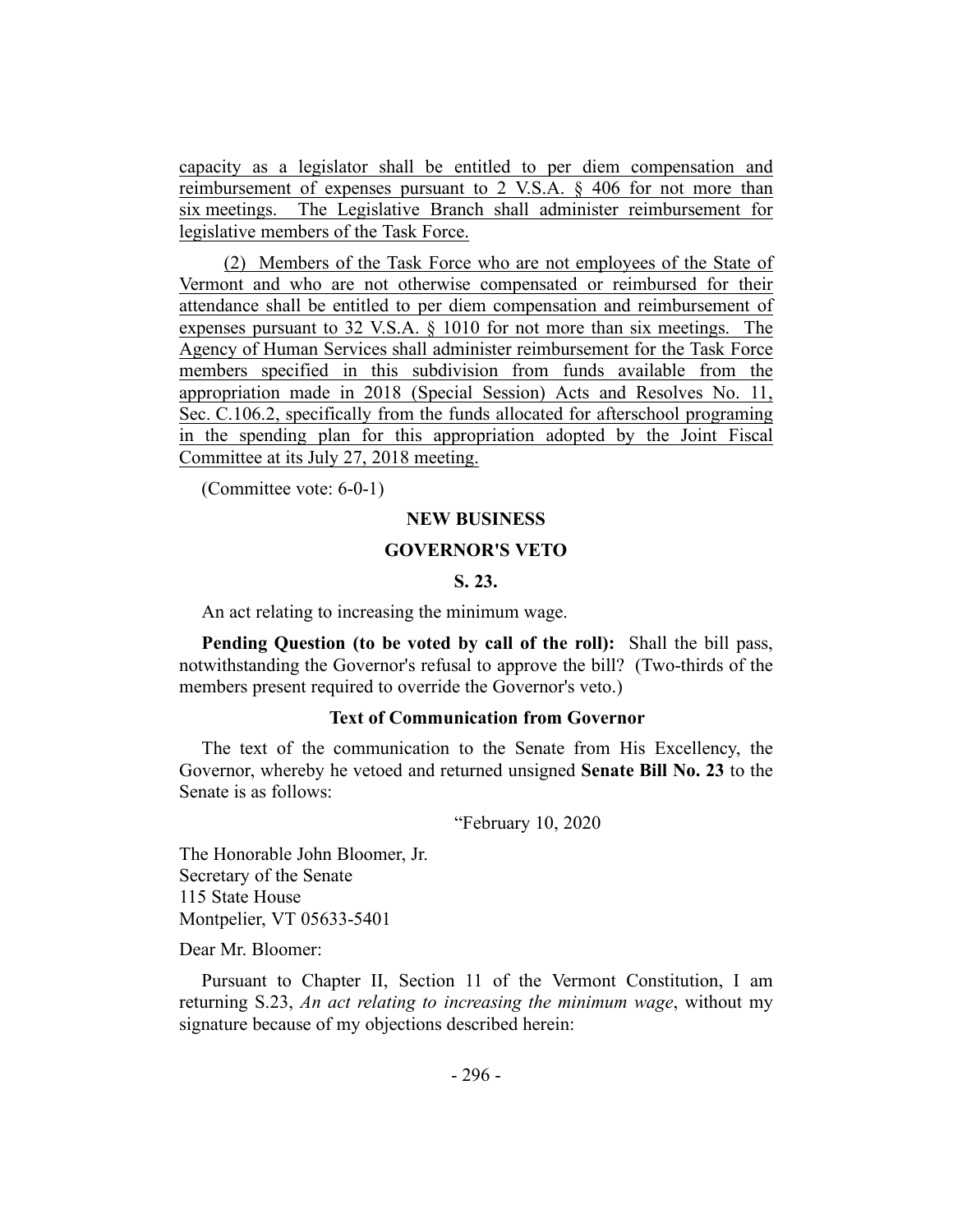It's critical to recognize that we share the goal of Vermonters making more money. I also believe Vermonters should keep more of what they earn, which is why I can't support policies that increase the costs of living.

My objection to a mandated increase to the minimum wage is based on three primary concerns:

- 1. Fiscal analysis projects job losses, decreases to employee hours, and increased costs of goods and services, which will offset the intended positive benefits for workers;
- 2.These harmful impacts will be felt more significantly in rural parts of the state, worsening economic inequity between counties; and
- 3.There will be an overall negative impact on economic growth.

These concerns are reinforced by data and analysis from regions where mandated increases have taken effect, and – importantly – by the Vermont Legislature's Joint Fiscal Office, which predicted, if implemented, this bill could cause job losses, reduced hours, and higher prices.

Based on our own experience with mandated minimum wage increases in recent years, Vermont data shows that increases to hourly rates do not guarantee an increase to weekly or annual earnings for Vermont workers.

The Legislature's economist, Tom Kavet, also reported a mandated increase would have a more harmful economic impact in our more rural regions.

From workforce declines to overall economic recovery – or lack thereof – most of the state has simply not kept pace with Northwestern Vermont, particularly Chittenden County. A statewide mandated wage increase would exacerbate this regional economic inequity.

For example, a local mom and pop store in Monkton, Albany or Richford, already struggling to stay open, is far less able to absorb an increase than a retailer with a higher volume of sales in the Burlington area. That means workers in these areas are more likely to be impacted by the predicted job losses or reduced hours, and small, locally owned businesses will feel an even greater burden. We must ask ourselves what our struggling communities might look like with more empty storefronts.

Even New York recognized its own regional inequity when raising the minimum wage, carving out four discrete regions, which account for the different economic circumstances in different parts of the state. We must recognize we have two Vermonts with distinct economies.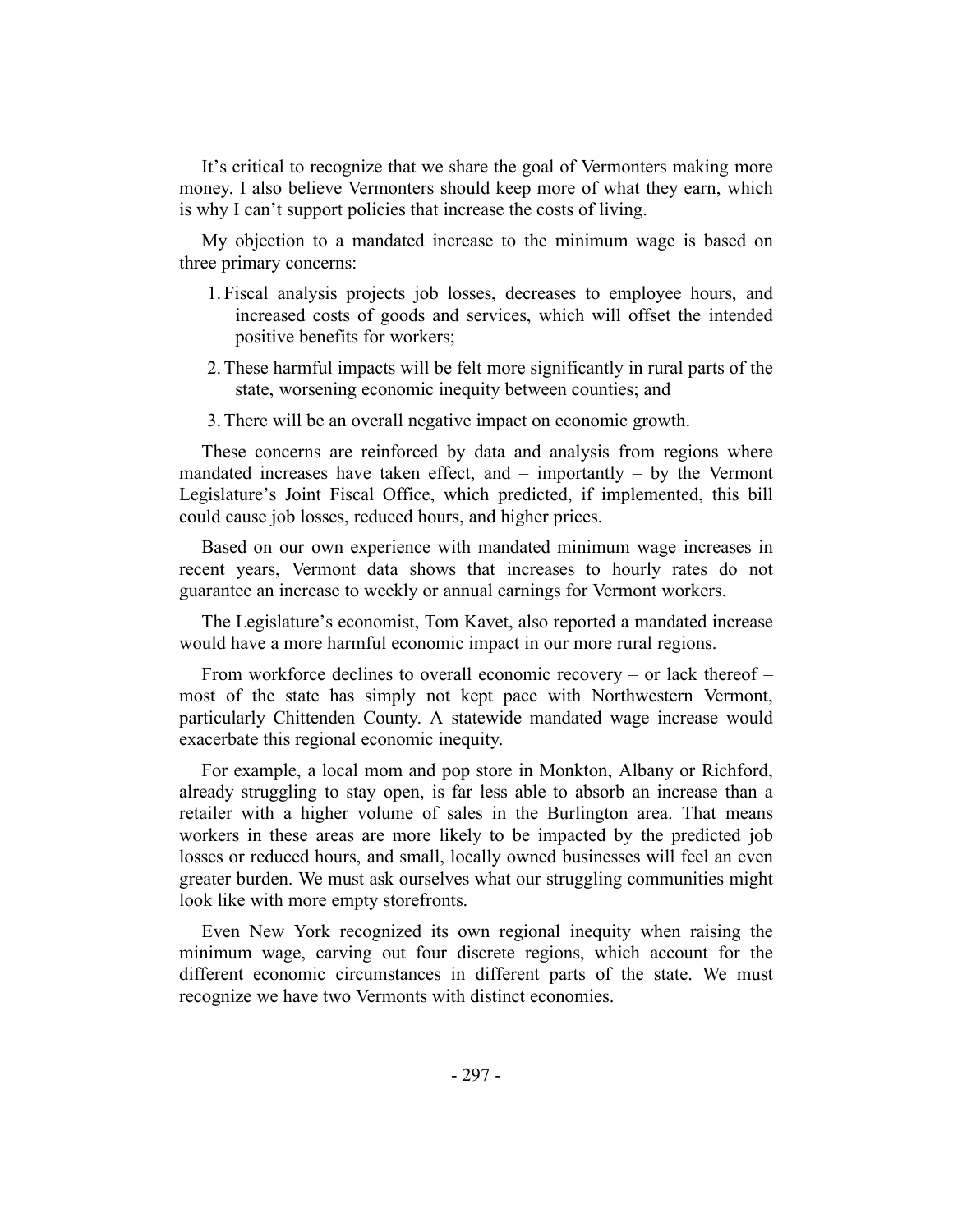Finally, I'm concerned with the overall economic impact to the state. The Legislature's JFO predicts a negative economic impact, specifically through a slight reduction in Vermont's Gross Domestic Product.

Vermont has one of the highest minimum wage rates in the country – which already increases annually – and yet employers across the state struggle to fill positions. If the minimum wage was directly correlated to economic prosperity and workforce growth, Vermont would have a stronger economy and a larger workforce than New Hampshire.

Despite S.23's good intentions, the reality is there are too many unintended consequences and we cannot grow the economy or make Vermont more affordable by arbitrarily forcing wage increases. I believe this legislation would end up hurting the very people it aims to help.

Based on the outstanding objections outlined above, I cannot support this legislation and must return it without my signature pursuant to Chapter II, Section 11 of the Vermont Constitution.

Sincerely,

/s/Philip B. Scott Governor

PBS/kp"

#### **Text of Bill as Passed By Senate and House**

The text of the bill as passed by the Senate and House of Representatives is as follows:

**S.23** An act relating to increasing the minimum wage

It is hereby enacted by the General Assembly of the State of Vermont:

Sec. 1. 21 V.S.A. § 384(a) is amended to read:

(a)(1) An employer shall not employ any employee at a rate of less than \$9.15. Beginning on January 1, 2016, an employer shall not employ any employee at a rate of less than \$9.60. Beginning on January 1, 2017, an employer shall not employ any employee at a rate of less than \$10.00. Beginning on January 1, 2018, an employer shall not employ any employee at a rate of less than  $$10.50$ , and beginning  $$10.96$ . Beginning on January 1, 2019 January 1, 2021, an employer shall not employ any employee at a rate of less than \$11.75. Beginning on January 1, 2022, an employer shall not employ any employee at a rate of less than \$12.55, and on each subsequent January 1, the minimum wage rate shall be increased by five percent or the percentage increase of the Consumer Price Index, CPI-U, U.S. city average, not seasonally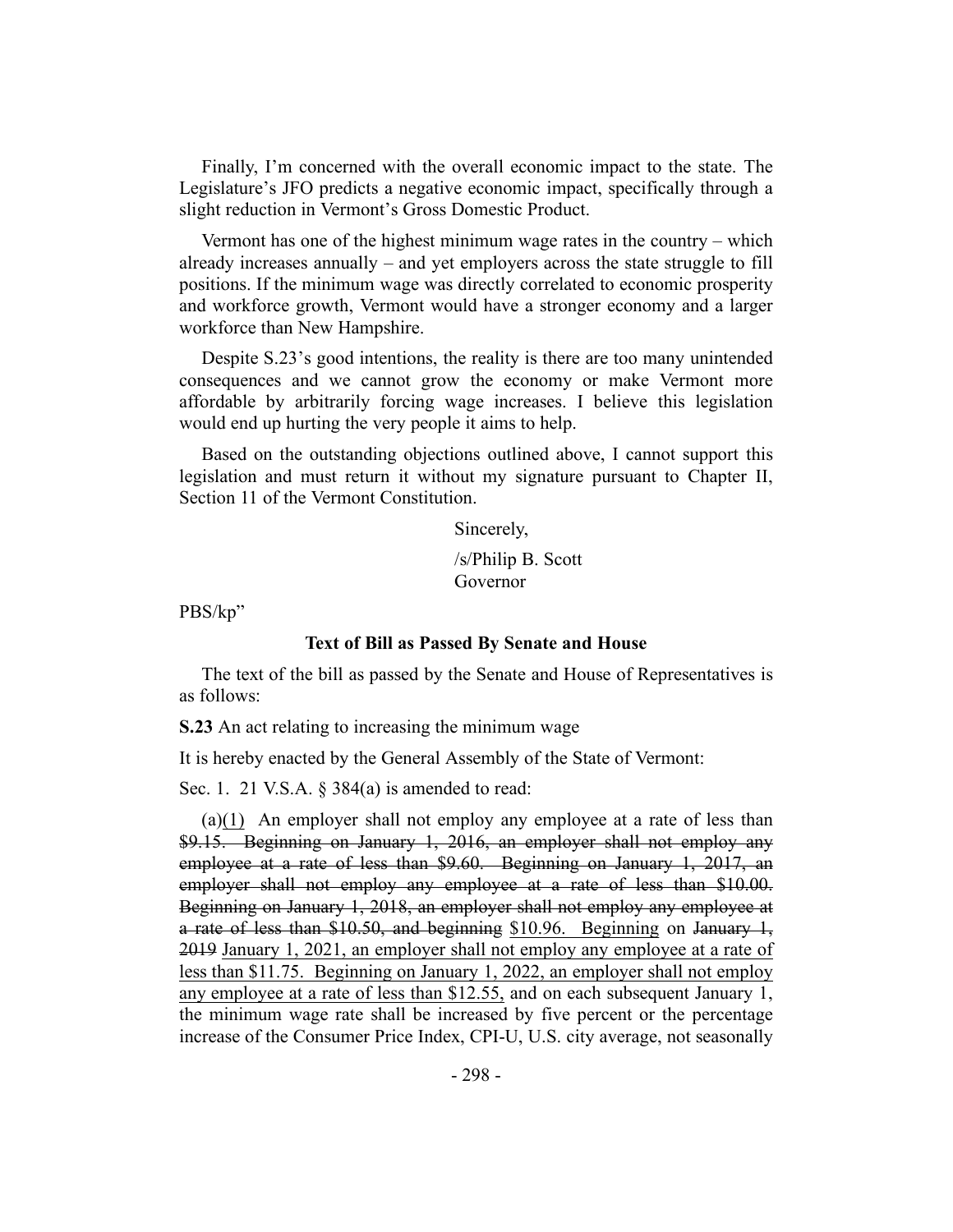adjusted, or successor index, as calculated by the U.S. Department of Labor or successor agency for the 12 months preceding the previous September 1, whichever is smaller, but in no event shall the minimum wage be decreased. The minimum wage shall be rounded off to the nearest \$0.01.

(2) An employer in the hotel, motel, tourist place, and restaurant industry shall not employ a service or tipped employee at a basic wage rate less than one-half the minimum wage. As used in this subsection, "a service or tipped employee" means an employee of a hotel, motel, tourist place, or restaurant who customarily and regularly receives more than \$120.00 per month in tips for direct and personal customer service.

(3) If the minimum wage rate established by the U.S. government is greater than the rate established for Vermont for any year, the minimum wage rate for that year shall be the rate established by the U.S. government.

Sec. 2. TIPPED AND STUDENT MINIMUM WAGE STUDY; REPORT

On or before January 15, 2021, the Office of Legislative Council and the Joint Fiscal Office shall submit a written report to the House Committee on General, Housing, and Military Affairs and the Senate Committee on Economic Development, Housing and General Affairs regarding the potential effects of altering or eliminating the basic wage rate for tipped employees in Vermont and of eliminating the subminimum wage for secondary school students during the school year. In particular, the report shall:

(1) for states that have eliminated their tipped minimum wage, examine available research and information regarding the impact on:

(A) jobs, prices, and the state economy; and

(B) the welfare of tipped workers, women, and working families with children;

(2) for states that have increased their tipped wage during the last 10 years, examine available research and information regarding the impact on:

(A) jobs, prices, and the state economy; and

(B) the welfare of tipped workers, women, and working families with children;

(3) for states that have decoupled their tipped wage from the standard minimum wage during the last 10 years, examine available research and information regarding the impact on:

(A) jobs, prices, and the state economy; and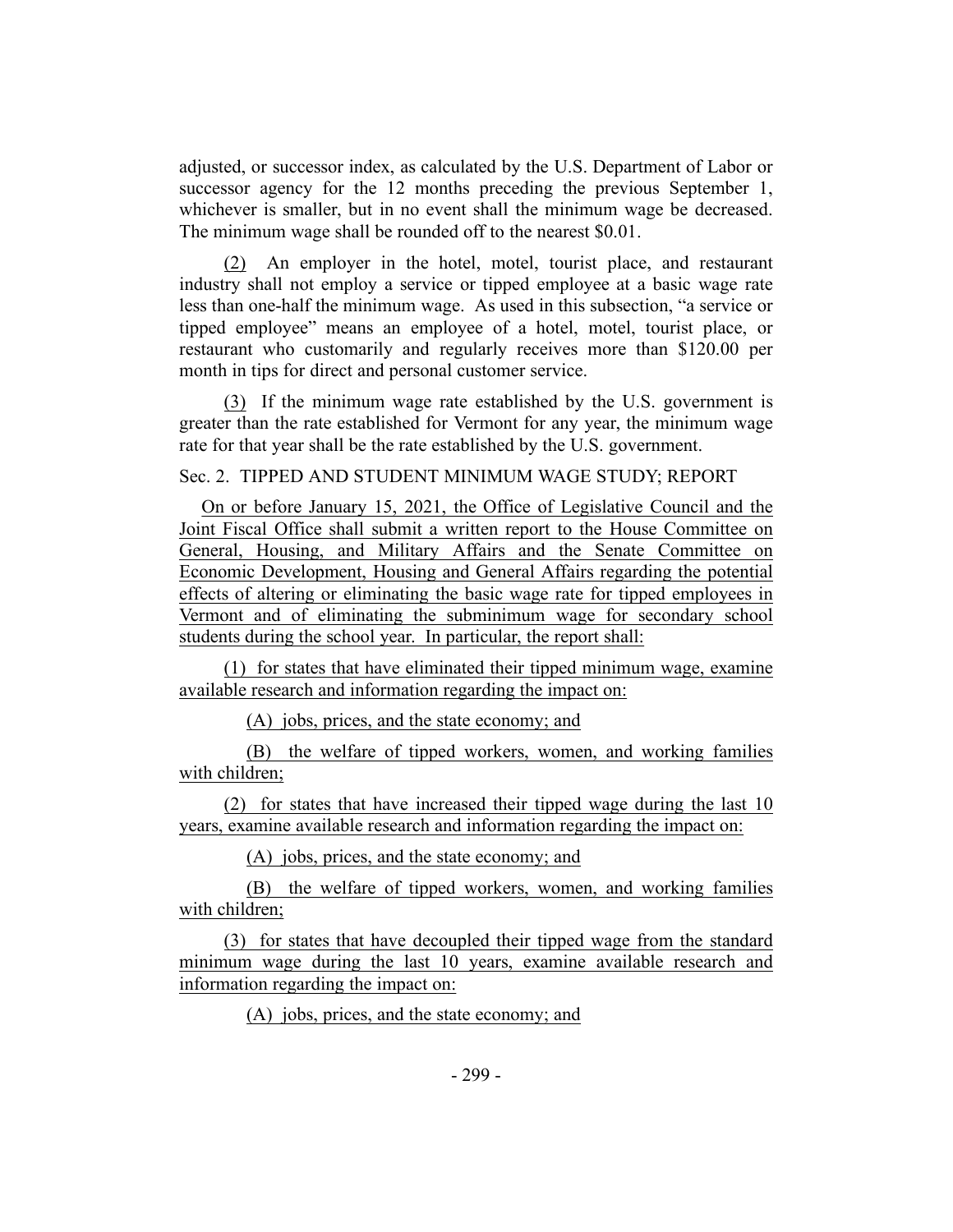(B) the welfare of tipped workers, women, and working families with children;

(4) examine any available research and information regarding the projected impact in Vermont of altering or eliminating the basic wage rate for tipped employees on:

(A) jobs, prices, and the State economy; and

(B) the welfare of tipped workers, women, and working families with children;

(5) for states that have eliminated a subminimum wage for secondary school students, examine available research and information regarding the impact on:

(A) jobs, prices, and the state economy; and

(B) the welfare of individuals under 22 years of age; and

(6) for Vermont, examine available research and information regarding the projected impact in Vermont of eliminating the subminimum wage for secondary school students on:

(A) jobs, prices, and the State economy; and

(B) the welfare of individuals under 22 years of age.

# Sec. 3. WAGE AND HOUR LAWS FOR AGRICULTURAL WORKERS; REPORT

On or before January 15, 2021, the Office of Legislative Council shall submit a written report to the House Committee on General, Housing, and Military Affairs and the Senate Committee on Economic Development, Housing and General Affairs regarding the wage and hour laws for agricultural workers. In particular, the report shall:

(1) examine the overlapping legal requirements of Vermont's wage and hour laws, the federal Fair Labor Standards Act, and other federal employment laws with respect to agricultural employees and employers; and

(2) summarize how other states' wage and hour laws address agricultural employees and employers.

Sec. 4. EFFECTIVE DATE

This act shall take effect on July 1, 2020.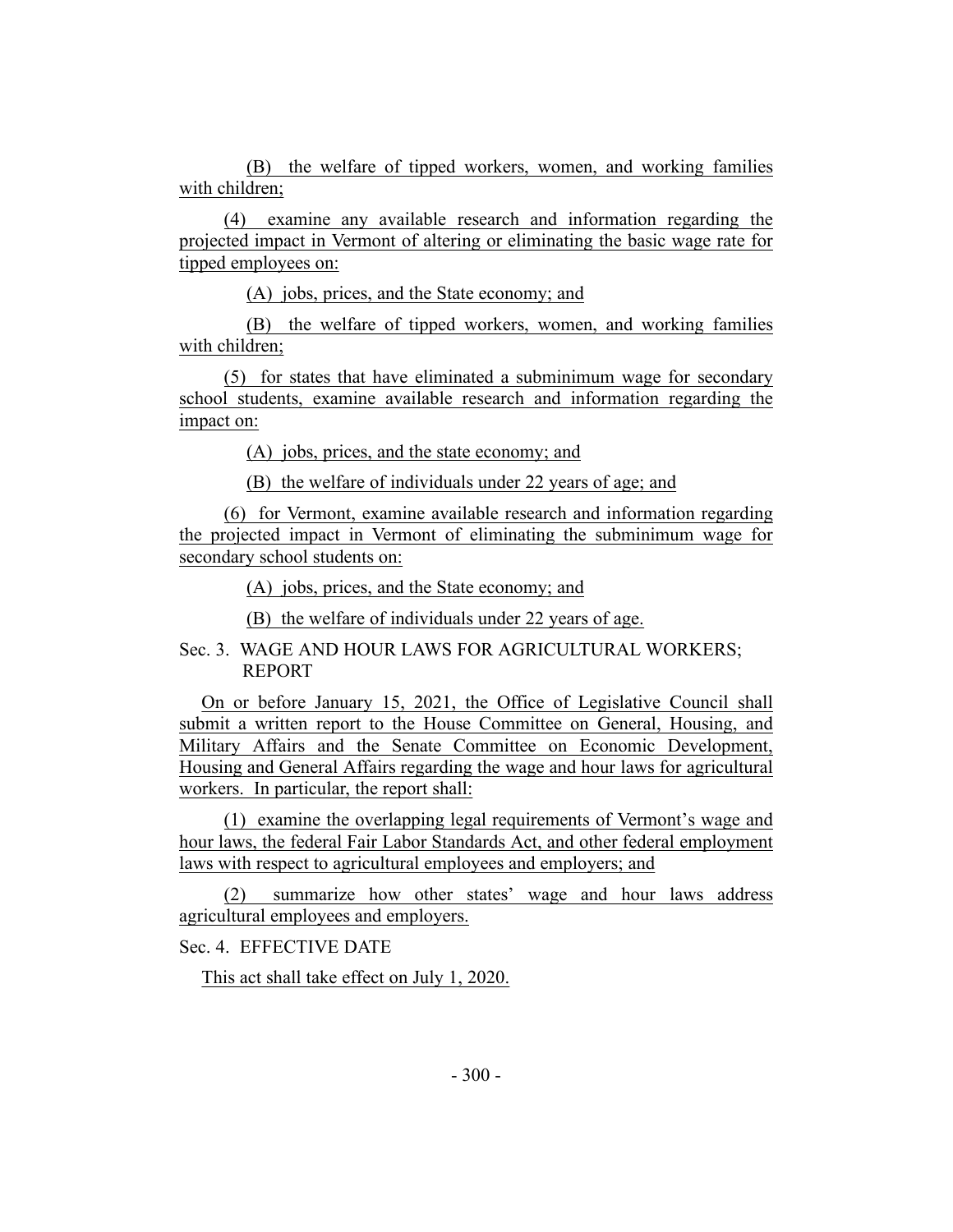## **Third Reading**

# **S. 128.**

An act relating to physician assistant licensure.

### **H. 83.**

An act relating to female genital cutting.

## **NOTICE CALENDAR**

#### **Second Reading**

## **Favorable with Recommendation of Amendment**

## **S. 153.**

An act relating to creating the Vermont 250th Commission.

## **Reported favorably with recommendation of amendment by Senator Pollina for the Committee on Government Operations.**

The Committee recommends that the bill be amended by striking out all after the enacting clause and inserting in lieu thereof the following:

Sec. 1. VERMONT 250TH COMMISSION

(a) Creation. There is created the Vermont 250th Commission.

(b) Membership. The Commission shall be composed of the following members:

(1) one person from each of the counties of Addison, Bennington, Chittenden, Rutland, Windham, and Windsor, appointed by the Governor from a name or names that each county's legislative delegation shall submit;

(2) one member of the Senate, not from any of the counties listed in subdivision  $(b)(1)$  of this section, appointed by the Committee on Committees;

(3) one member of the House, not from any of the counties listed in subdivision (b)(1) of this section, appointed by the Speaker of the House;

(4) the Executive Director of the Vermont Historical Society or designee;

(5) the State Curator or designee;

(6) the State Historic Preservation Officer or designee;

(7) one person, appointed by the Vermont Commission on Native American Affairs;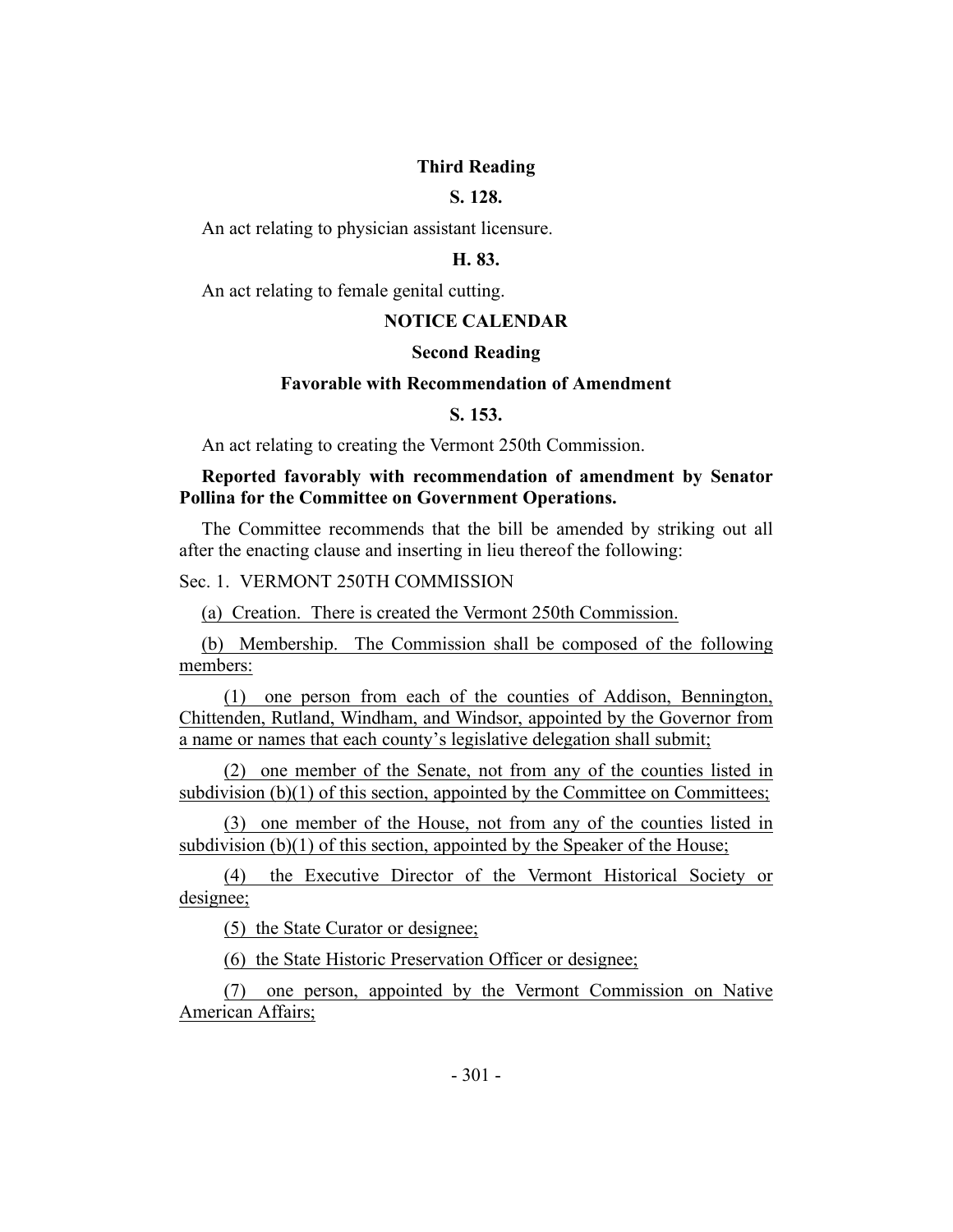(8) one person who is the author of published Vermont history books, appointed by the Governor; and

(9) one person, appointed by the Governor.

(c) Powers and duties. The Commission shall plan and sponsor events in advance of and in commemoration of the 250th anniversary of the State of Vermont and that also look to the future of the State. The Commission shall coordinate with the Agency of Education, the Agency of Agriculture, Food and Markets, the Department of Tourism and Marketing, and with other State agencies and departments; with federal agencies and departments; with the municipalities of the State; and with national and local public and private sector organizations in this and other states for assistance and support in planning and conducting commemorative semiquincentennial activities.

(d) Meetings

(1) The Historic Preservation Officer or designee shall call the first meeting of the Commission to occur on or before September 1, 2020.

(2) The Committee shall select a chair from among its members at the first meeting.

(3) A majority of the membership shall constitute a quorum.

(4) A member attending remotely shall count toward the quorum and cast a vote.

(5) The Commission shall not be limited to a specific number of meetings. However, it shall not incur expenses in excess of its appropriated funds.

(6) The Commission shall cease to exist on December 31, 2027.

(e) Compensation and reimbursement.

(1) For attendance at meetings during adjournment of the General Assembly, a legislative member of the Commission serving in his or her capacity as a legislator shall be entitled to per diem compensation and reimbursement of expenses pursuant to 2 V.S.A. § 406. These payments shall be made from monies appropriated to the Commission.

(2) Other members of the Commission shall be entitled to per diem compensation and reimbursement of expenses as permitted under 32 V.S.A. § 1010. These payments shall be made from monies appropriated to the Commission.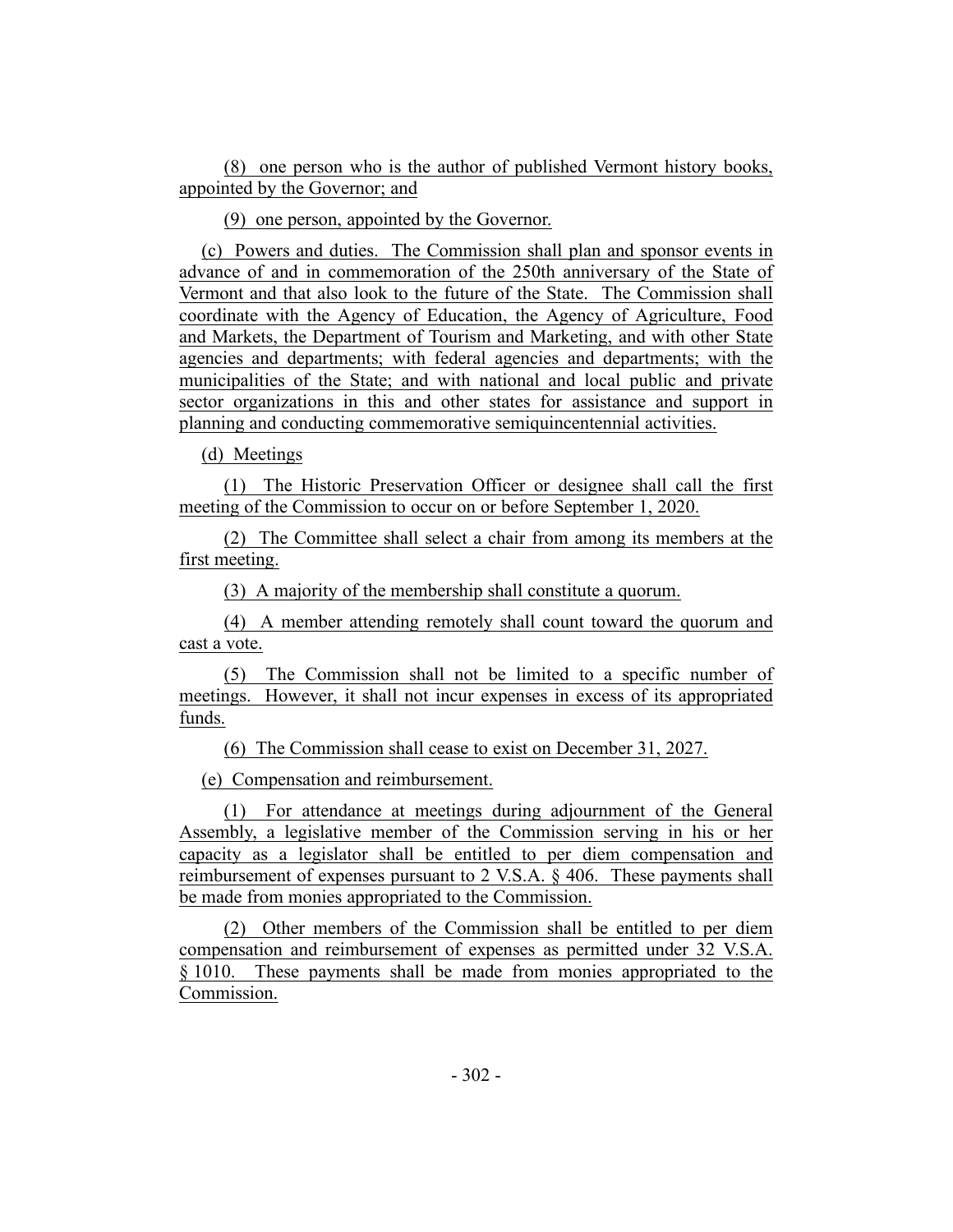Sec. 2. EFFECTIVE DATE

This act shall take effect on passage.

(Committee vote: 5-0-0)

**Reported favorably with recommendation of amendment by Senator McCormack for the Committee on Appropriations.**

The Committee recommends that the bill be amended as recommended by the Committee on Government Operations with the following amendment thereto:

By adding a Sec. 1a. to read as follows:

Sec. 1a. APPROPRIATION

The sum of \$25,000.00 is appropriated to the Agency of Administration for the Vermont 250th Commission from the General Fund in fiscal year 2020 for reimbursement of expenses for members of the Commission and for miscellaneous administrative costs the Commission may incur.

(Committee vote: 7-0-0)

## **S. 332.**

An act relating to regulating student loan servicers.

## **Reported favorably with recommendation of amendment by Senator Balint for the Committee on Finance.**

The Committee recommends that the bill be amended by striking out all after the enacting clause and inserting in lieu thereof the following:

Sec. 1. 8 V.S.A. § 2102 is amended to read:

§ 2102. APPLICATION FOR LICENSE

\* \* \*

(b) At the time of making an application, the applicant shall pay to the Commissioner a fee for investigating the application and a license or registration fee for a period terminating on the last day of the current calendar year. The following fees are imposed on applicants:

\* \* \*

(13) For an application for a loan servicer license under chapter 85 of this title, \$1,000.00 as a license fee and \$1,000.00 as an application and investigation fee.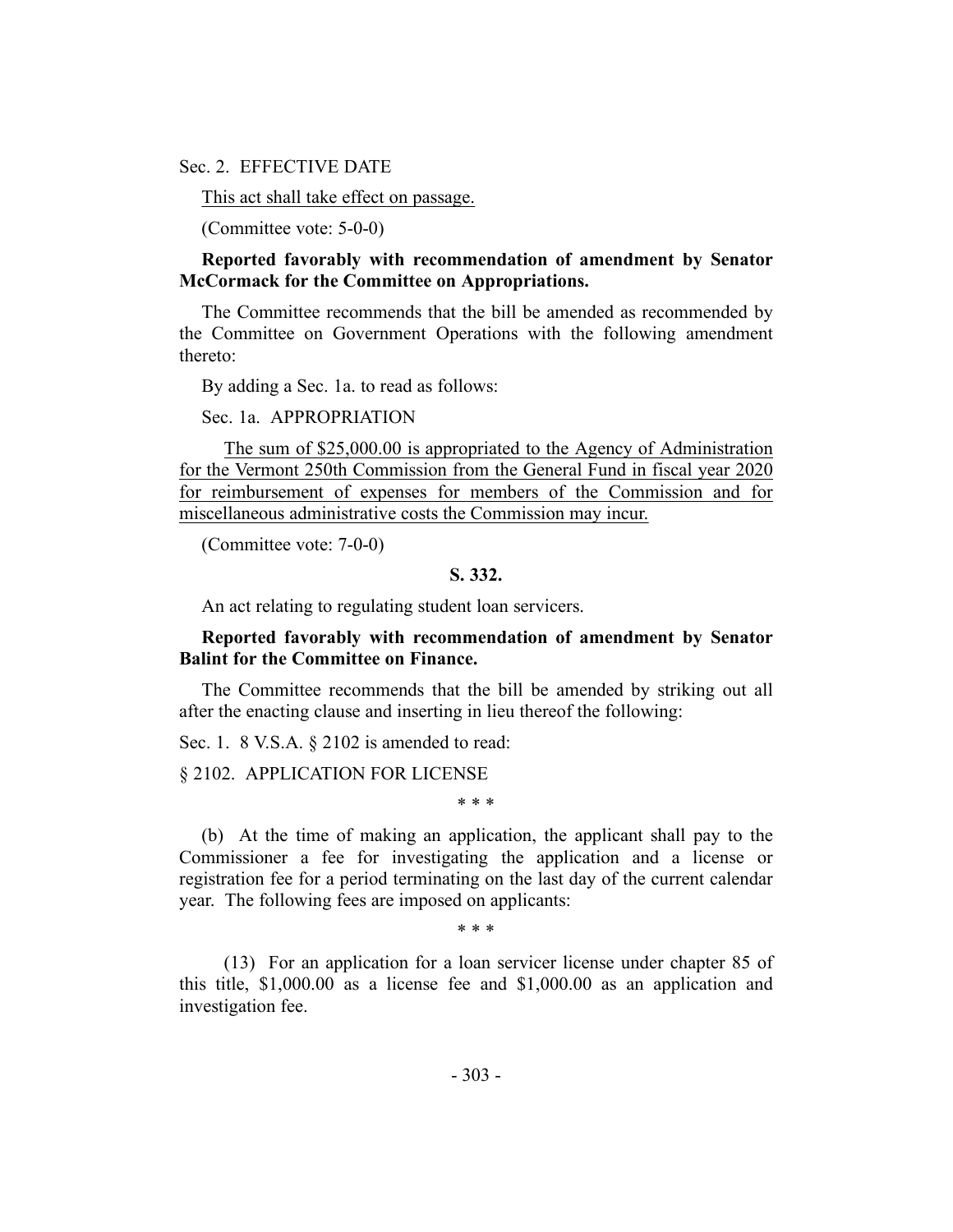(14) For an application for a student loan servicer licensure under chapter 86 of this title, \$1,000.00 as a license fee and \$500.00 as an application and investigation fee.

\* \* \*

Sec. 2. 8 V.S.A. § 2109(a) is amended to read:

(a) On or before December 1 of each year, every licensee shall renew its license or registration for the next succeeding calendar year and shall pay to the Commissioner the applicable renewal of license or registration fee. At a minimum, the licensee or registree shall continue to meet the applicable standards for licensure or registration. At the same time, the licensee or registree shall maintain with the Commissioner any required bond in the amount and of the character as required by the applicable chapter. The annual license or registration renewal fee shall be:

\* \* \*

(13) For a loan servicer license under chapter 85 of this title, \$1.000.00 \$1,000.00.

(14) For a student loan servicer license under chapter 86 of this title, \$1,000.00.

Sec. 3. 8 V.S.A. chapter 86 is added to read:

# CHAPTER 86. STUDENT LOAN SERVICERS

#### § 3001. DEFINITIONS

As used in this chapter:

(1) "Borrower" means:

(A) a resident of this State who has agreed to pay, or shares legal responsibility to pay, a student loan; or

(B) a person who shares legal responsibility to repay a student loan with a person described in subdivision (1)(A) of this section.

(2) "Credit reporting agency" has the same meaning as in 9 V.S.A. § 2480a.

(3) "Federal student loan" means a loan made, guaranteed, or insured under Title IV of the federal Higher Education Act of 1965, as amended.

(4) "Federal student loan agreement" means, with respect to a federal student loan, each of the credit agreement and the promissory note for the federal student loan, or any similar agreement or instrument governing the terms and conditions of the federal student loan, to the extent that the form of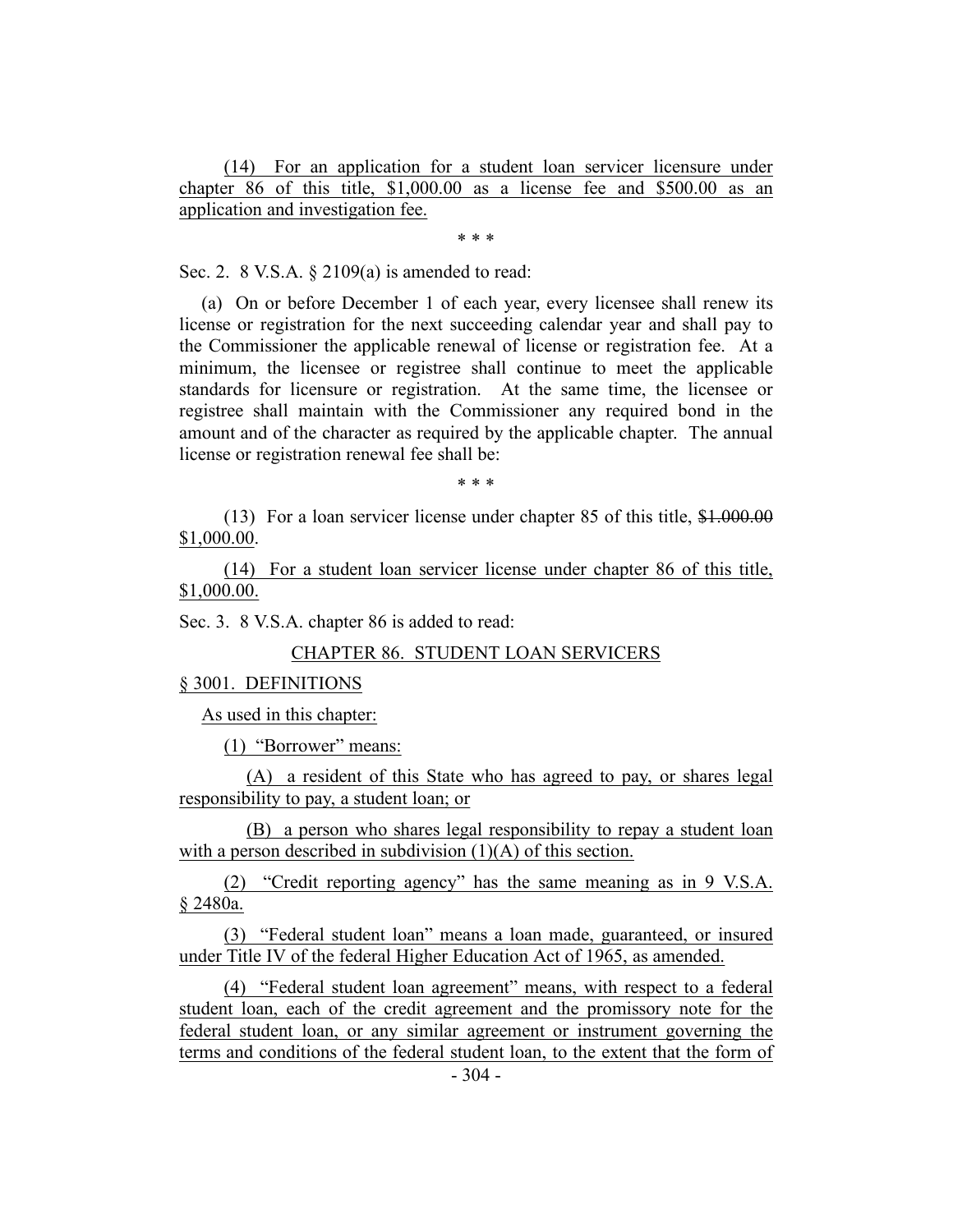any note, agreement, or instrument is required by, or has been approved by, the U.S. Department of Education.

(5) "Servicing" means:

(A)(i) receiving payments, or notification of payments, on a student loan from a borrower; and

(ii) applying payments to the borrower's account pursuant to the terms of a student loan or of a contract governing the servicing of the student loan;

(B) maintaining account records for a student loan that a borrower has agreed to pay or shares legal responsibility to repay;

(C) communicating with a borrower regarding a student loan on behalf of an owner or holder of the student loan; or

(D) interacting with a borrower, including to help prevent default on obligations arising from a student loan, to facilitate the activities described in this subdivision (5).

(6)(A) "Student loan" means a loan primarily for the purpose of financing a postsecondary education or the costs of attending a postsecondary institution, including a student's tuition, fees, books, supplies, room and board, living expenses, transportation, and other personal expenses.

(B) "Student loan" includes a loan made to refinance a student loan described in subdivision  $(6)(A)$  of this section or to consolidate such a loan with another loan.

(C) "Student loan" does not include a loan under an open-end credit plan, as defined in Regulation Z, 12 C.F.R. § 1026.2, or a loan that is secured by real property, regardless of the purpose for the loan.

(7) "Student loan servicer" means a person, regardless of location, that engages in servicing or is responsible for servicing a student loan.

## § 3002. EXCLUSIONS

(a) This chapter does not apply to:

(1) a depository institution, as defined in section 2101 of this title, or a wholly-owned subsidiary of a depository institution;

(2) a public postsecondary institution or a private nonprofit postsecondary institution servicing a student loan it extended to the borrower;

(3) the Vermont Student Assistance Corporation or any agency, department, or instrumentality of this State; or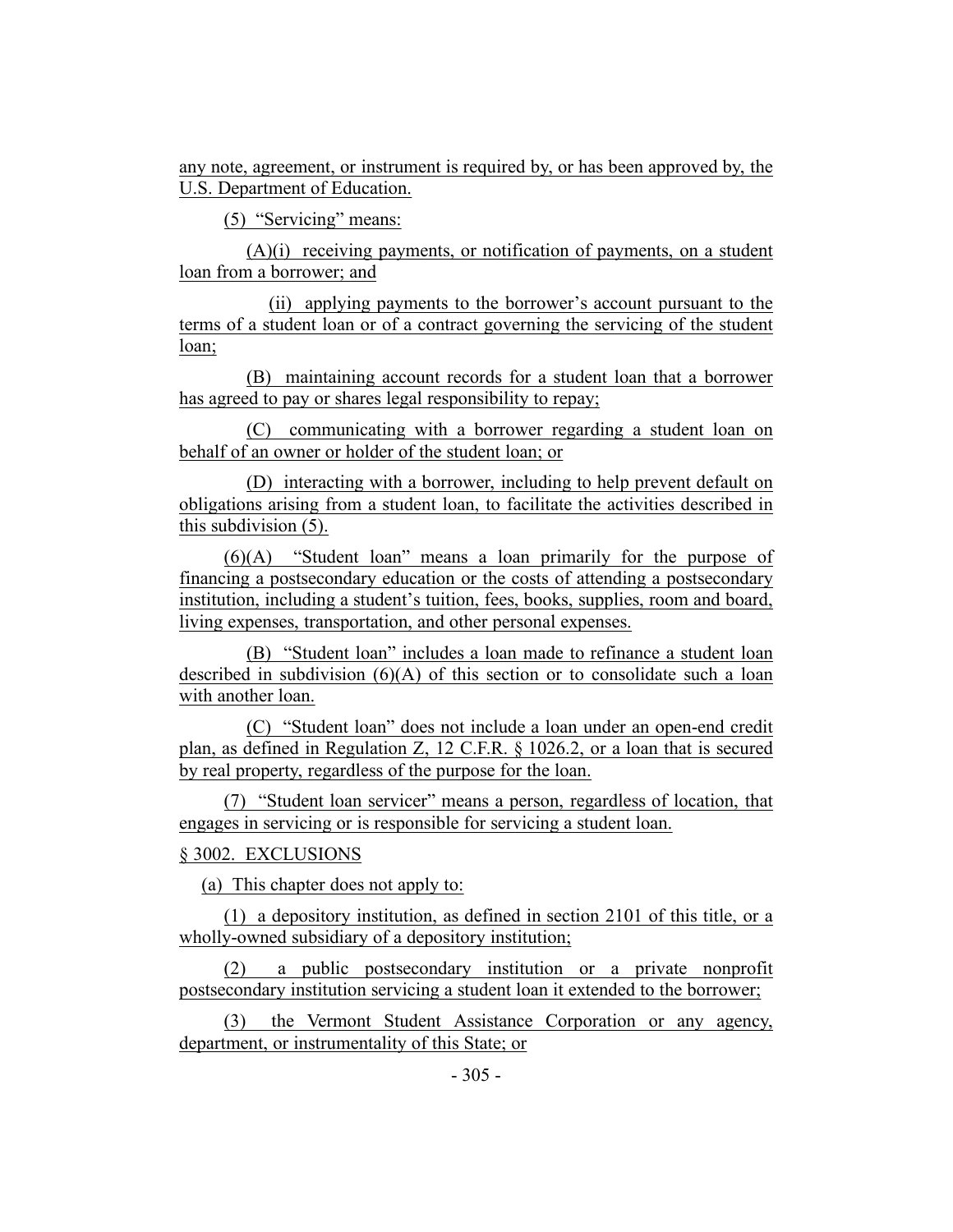(4) the United States or any department, agency, or instrumentality thereof, provided that this chapter does apply to a nongovernmental person that performs student loan servicing pursuant to a contract with the United States or any department, agency, or instrumentality thereof.

## § 3003. STUDENT LOAN OMBUDSPERSON

(a) The Commissioner shall designate and support a student loan ombudsperson to provide assistance and education to borrowers.

(b) The student loan ombudsperson, in consultation with the Commissioner, may:

(1) receive, review, and attempt to resolve complaints from borrowers, including in collaboration with postsecondary institutions, student loan servicers, and any other participants in student loan lending, including originators servicing their own student loans;

(2) compile and analyze data on borrower complaints;

(3) assist borrowers in understanding their rights and responsibilities under the terms of their student loans;

(4) provide information to the public, State agencies, members of the General Assembly, and others regarding the problems and concerns of borrowers and make recommendations for resolving those problems and concerns;

(5) disseminate information concerning the availability of the student loan ombudsperson to assist borrowers and potential borrowers, postsecondary institutions, student loan servicers, and any other participants in student loan lending with concerns regarding servicing; and

(6) take any other actions necessary or reasonably related to the actions authorized in this subsection.

## § 3004. LICENSE REQUIRED

A person shall not act as a student loan servicer without first obtaining a student loan servicing license from the Commissioner pursuant to the application procedures set forth in section 2102 of this title.

## § 3005. EXEMPTION FROM APPLICATION PROCEDURES; AUTOMATIC LICENSURE

(a)(1) A person seeking to act within this State as a student loan servicer is exempt from the application procedures described in subsections 2102(a) and  $2102(c)$ –(h) of this title, if and to the extent that the Commissioner determines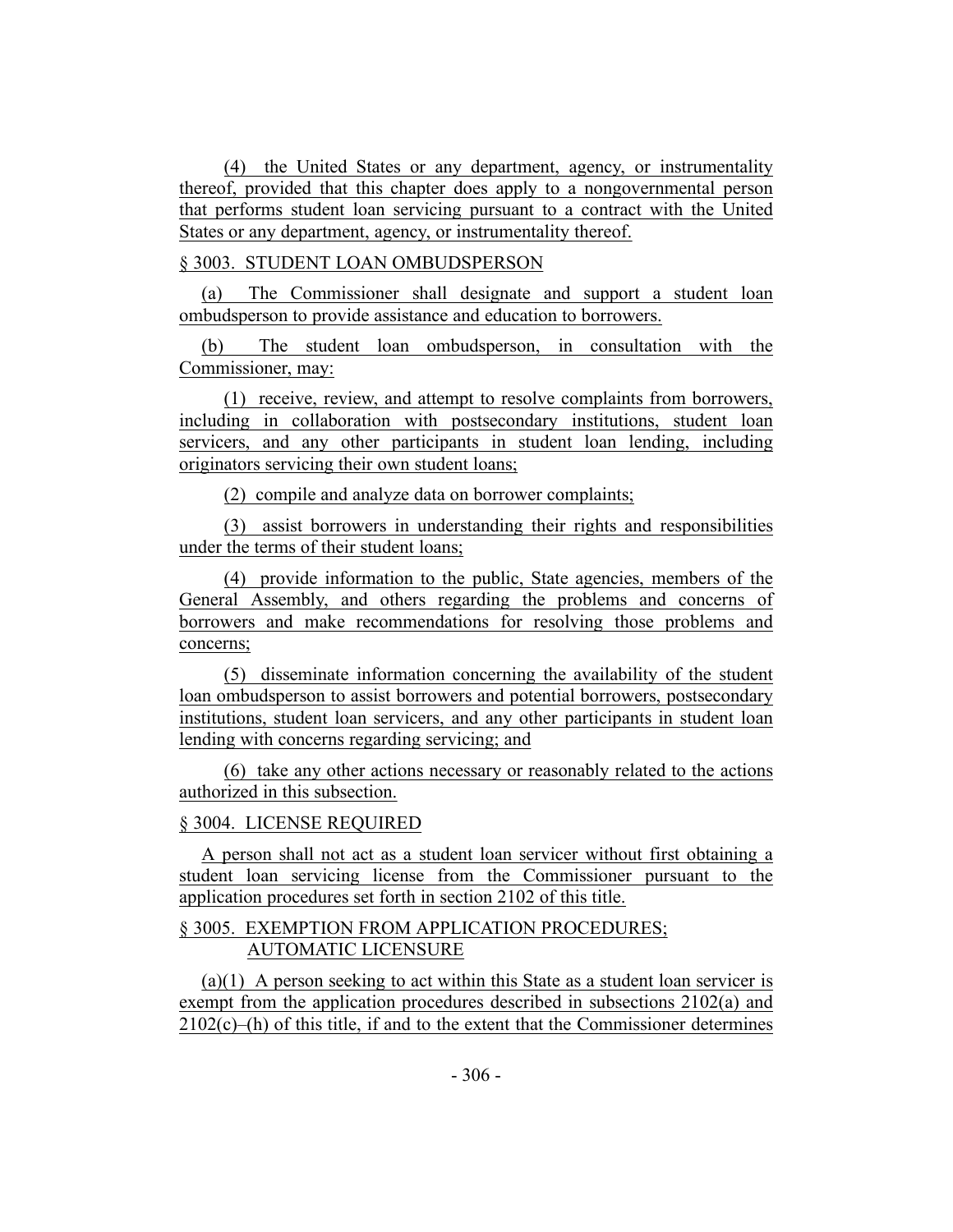that the servicing performed is conducted pursuant to a contract awarded to the person by the U.S. Secretary of Education.

(2) The Commissioner shall prescribe the procedure to document eligibility for an exemption pursuant to this subsection.

(b) With regard to a person who the Commissioner determines is exempt under subsection (a) of this section, the Commissioner shall automatically:

(A) issue a student loan servicing license to the person upon payment of the fees required in subdivision 2102(b)(14) of this title; and

(B) renew the license upon payment of the fees required in subdivision  $2109(a)(14)$  of this title.

(c) A person holding a student loan servicing license issued by the Commissioner under subsection (b) of this section shall not engage in any servicing other than servicing conducted pursuant to a contract awarded to the person by the U.S. Secretary of Education unless:

(1) the person has completed the application procedures described in subsections  $2102(a)$  and  $2102(c)$ –(h) of this title;

(2) the Commissioner has determined that the person meets the requirements of section 2103 of this title.

(d) A person holding a student loan servicing license issued by the Commissioner under subsection (b) of this section:

(1) may act as a student loan servicer until the contract awarded by the U.S. Secretary of Education expires or is terminated or revoked;

(2) shall provide written notice to the Commissioner not later than seven days after receiving notice of the expiration, revocation, or termination of the contract;

(3) subject to providing timely notice to the Commissioner, may continue to act as a student loan servicer until 30 days after the effective date of the expiration, revocation, or termination of the contract; and

(4) shall not further engage in servicing after the 30-day period expires unless the person obtains a license pursuant to section 3004 of this title.

(e) With respect to student loan servicing not conducted pursuant to a contract awarded by the U.S. Secretary of Education, this section does not prevent the Commissioner from issuing an order to temporarily or permanently prohibit any person holding a license issued by the Commissioner under subsection (b) of this section from engaging in such servicing.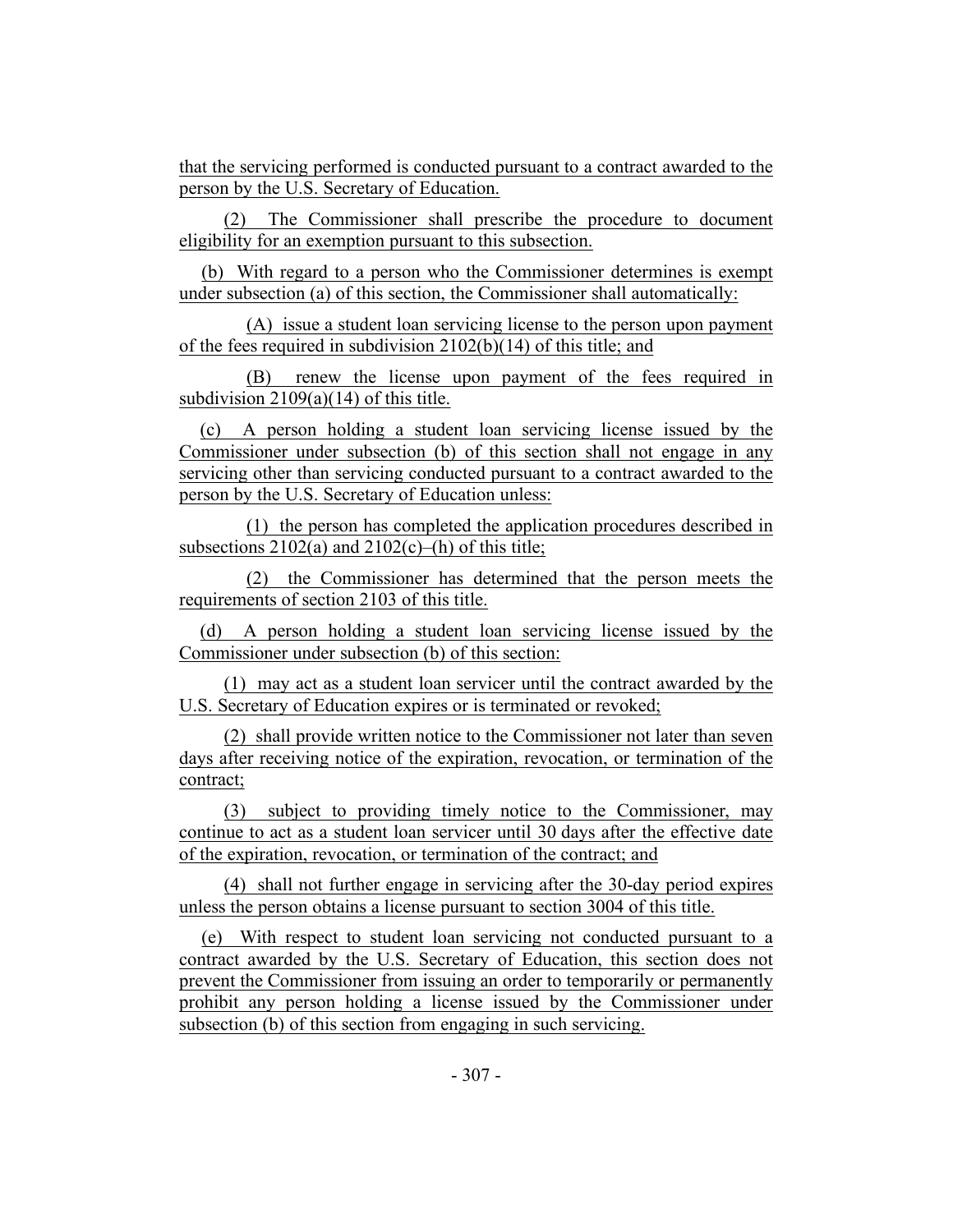(f) Nothing in this section shall prevent the Commissioner from issuing a cease and desist order or obtaining an injunction against any student loan servicer to cease activities in violation of this chapter or 9 V.S.A. § 2453(a).

## § 3006. APPLICATION FOR LICENSE; ADDITIONAL INFORMATION

In addition to the information required by section 2102 of this title, a person who applies for a student loan servicer license pursuant to section 3004 of this title shall provide in its application a current schedule of the ranges and categories of the fees it charges to borrowers for servicing.

# § 3007. DUTIES OF STUDENT LOAN SERVICERS

Except as otherwise provided in federal law, a federal student loan agreement, or a contract between the federal government and a student loan servicer:

(1) At the time a student loan servicer obtains the right to service a student loan, the servicer shall disclose in a conspicuous written notice to the borrower:

(A) a current schedule of the ranges and categories of the fees it charges to borrowers for servicing;

(B) that the servicer is licensed by the Commissioner; and

(C) that the borrower may submit complaints about the servicer to the Commissioner.

(2) Upon receiving a written inquiry from a borrower, or his or her authorized representative, or the student loan ombudsperson concerning the borrower's account, a student loan servicer shall:

(A) within 10 days, acknowledge receipt of the written inquiry; and

(B) within 30 days, provide information relating to the inquiry and, if applicable, the action the servicer will take to correct the account or an explanation for its determination that the borrower's account is correct.

(3) A student loan servicer shall respond within 15 days to a communication, other than an inquiry described in subsection  $2(A)$ , from the student loan ombudsperson or within a shorter reasonable time as the student loan ombudsperson requests in his or her communication.

(4) If a borrower makes a payment that exceeds the monthly amount due on the borrower's account, a student loan servicer shall request instruction on how to apply the overpayment to the loan and shall follow the instruction for future overpayments until the borrower provides different instructions.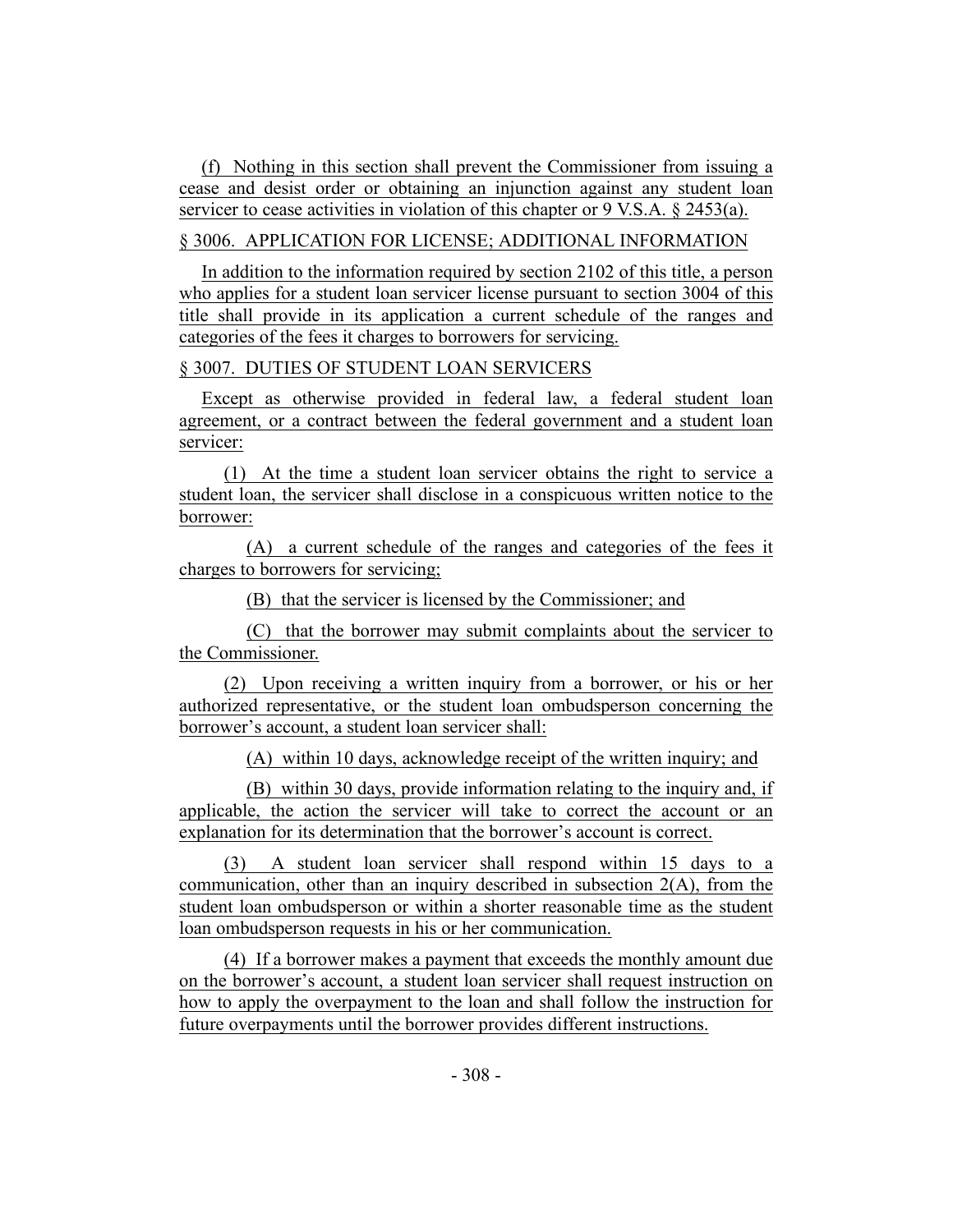(5)(A) If a borrower makes a payment that is less than the monthly amount due on the borrower's account, a student loan servicer shall apply the partial payment in a manner that minimizes late fees and negative credit reporting.

(B) If a borrower has multiple loans on his or her account that are equally delinquent, a student loan servicer shall apply partial payments to satisfy as many individual loan payments on the account as possible.

(6) A student loan servicer shall notify a borrower of the occurrence, nature, and extent of a delinquency or default not later than 30 days after it occurs.

(7) If a sale, assignment, or other transfer of the servicing of a student loan results in a change in the identity of the person to whom a borrower is required to send payments or direct any communication concerning the student loan:

 $(A)(i)$  As a condition of the sale, assignment, or transfer, a student loan servicer shall require the new student loan servicer to honor all benefits originally represented as available to the borrower, upon the same terms and conditions, during the repayment of the student loan and preserve the availability of the benefits, including any benefits for which the borrower has not yet qualified; or

(ii) if the student loan servicer is not also the owner or holder of the student loan, or is not acting on behalf of the owner or holder, the student loan servicer shall provide the information necessary for the new servicer to identify and honor all benefits originally represented as available to the borrower, upon the same terms and conditions, during the repayment of the student loan and preserve the availability of the benefits, including any benefits for which the borrower has not yet qualified.

(B)(i) Not later than 45 days after the sale, assignment, or transfer, the student loan servicer shall transfer to the new servicer all records concerning the borrower, the borrower's account, and the borrower's student loan, including records concerning the borrower's repayment status and any benefits associated with the student loan of the borrower.

(ii) A student loan servicer shall adopt policies and procedures to verify that it has received the records described in this subdivision (B).

(C) Not later than seven days before the next payment on the loan is due, the parties shall provide notice of the sale, assignment, or transfer to the borrower, which shall include: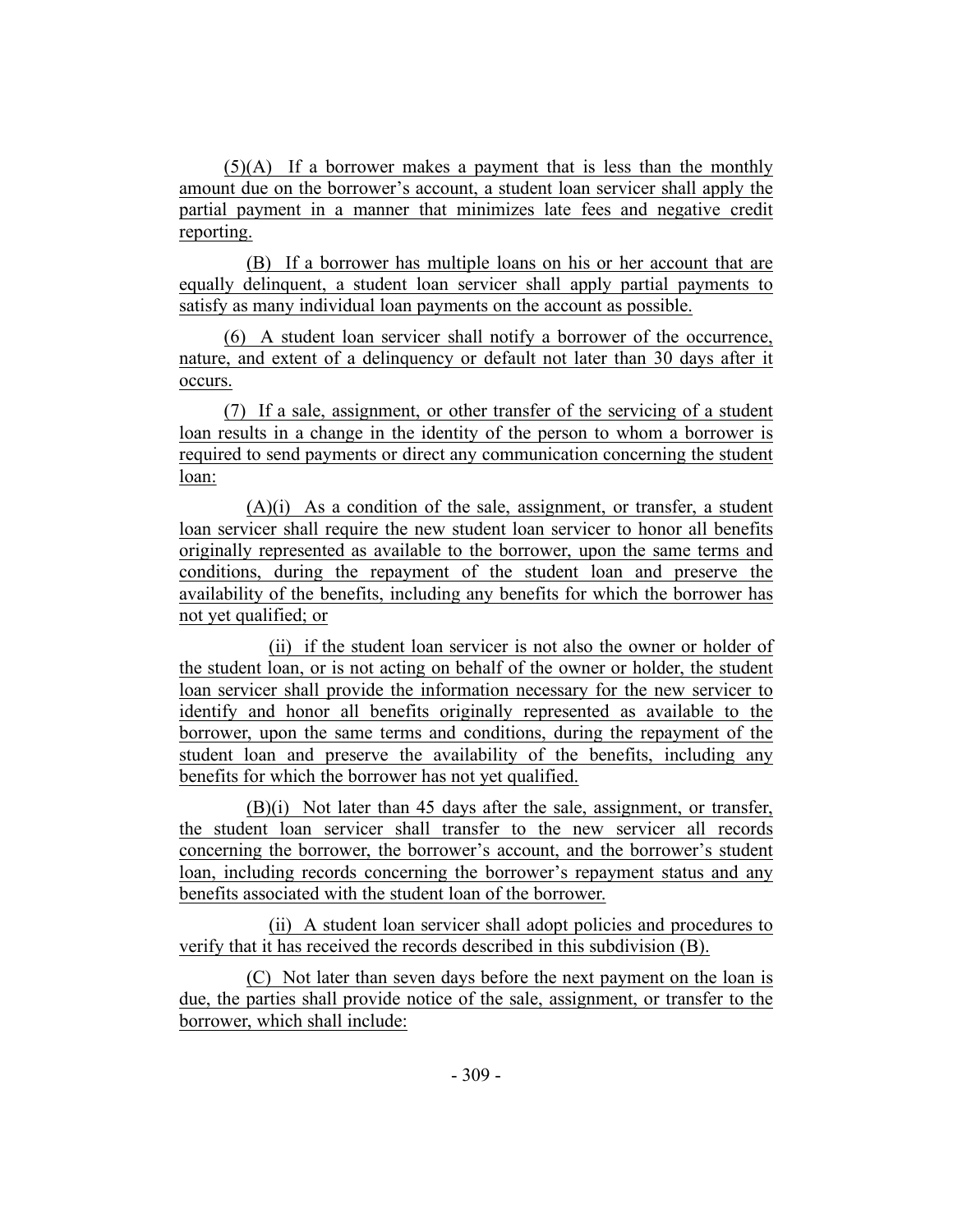(i) the identity and contact information of the new student loan servicer;

(ii) the effective date of the sale, assignment, or transfer; and

(iii) the date on which the current student loan servicer will no longer accept payments.

(D) The new student loan servicer shall honor all benefits previously represented as available to the borrower, upon the same terms and conditions, during the repayment of the student loan and preserve the availability of such benefits, including any benefits for which the borrower has not yet qualified.

(8) Upon request of the Commissioner, a student loan servicer shall provide a report to the Commissioner concerning its activity in this State that includes:

(A) the number of student loans and borrowers whose student loans the servicer is servicing;

(B) the type and characteristics of the student loans the servicer is servicing;

(C) the number of student loans in default and the number of borrowers with student loans in default, including a breakdown of the borrowers and student loans with 30-, 60-, and 90-day delinquencies;

(D) information concerning the servicer's loss mitigation activities, including the details of the servicer's workout arrangements, if applicable; and

(E) other information the Commissioner requests.

(9) A student loan servicer shall properly evaluate whether a borrower is eligible for an income-based repayment plan, loan forgiveness program, or other student loan repayment plan or program before placing the borrower in forbearance or default.

(10) A student loan servicer shall safeguard and account for any money handled for a borrower and act with reasonable skill, care, and diligence.

# § 3008. PROHIBITED PRACTICES

A student loan servicer shall not:

(1) defraud, mislead, harass, or intimidate a borrower;

(2) employ, directly or indirectly, any scheme, device, or artifice to defraud or mislead a borrower;

(3) communicate with a borrower in any manner designed to harass or intimidate the borrower;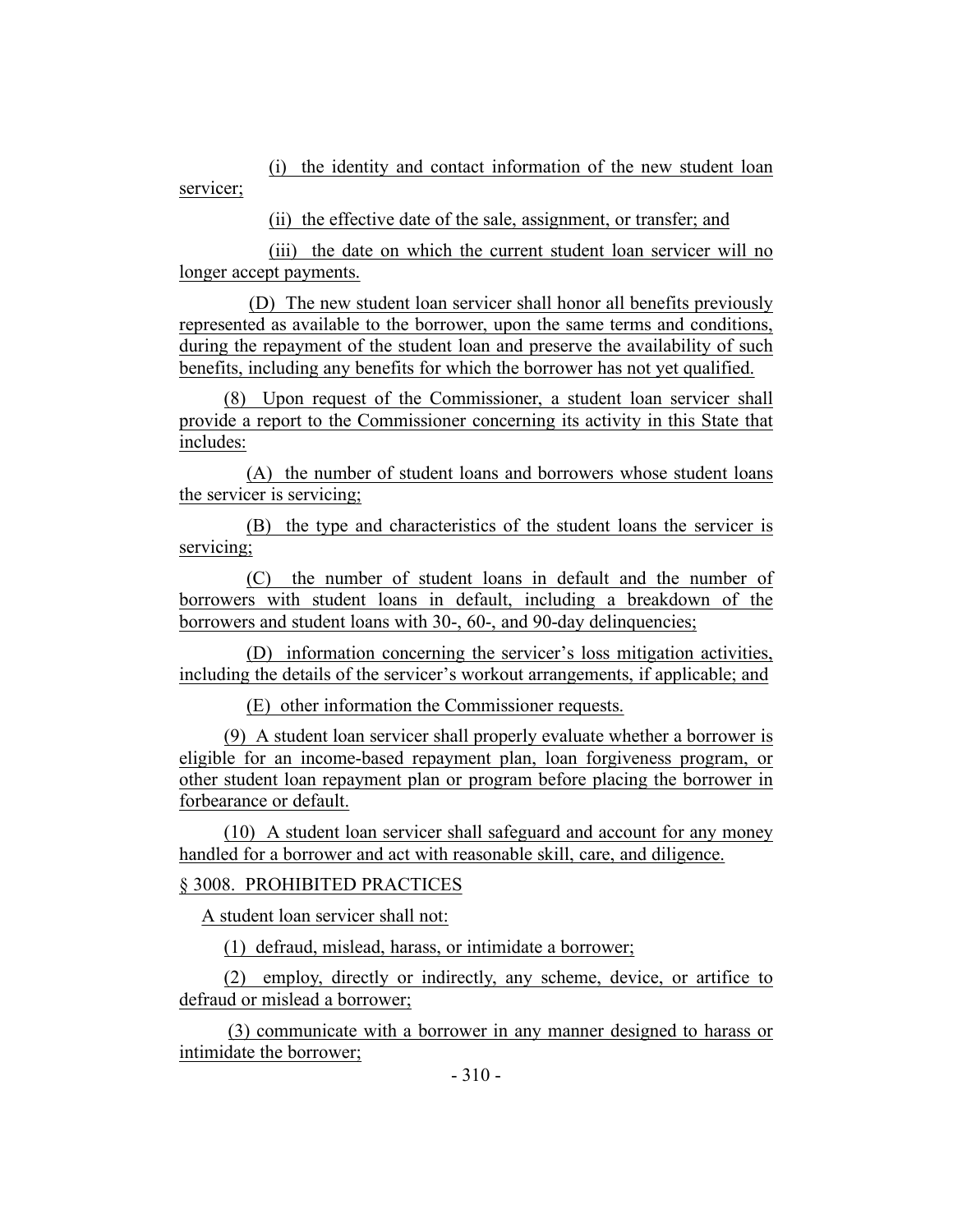(4) misstate any material fact, or misrepresent or omit a material fact necessary in order to make any statements made not misleading, concerning a student loan or servicing, including the amount, nature, or terms of a fee or payment due, the terms or conditions of a loan agreement, a borrower's payment history, or a borrower's obligations;

(5) misapply or recklessly apply payments to the outstanding balance of a student loan;

(6) refuse to communicate with an authorized representative of a borrower who provides written proof of authority signed by the borrower, provided that a student loan servicer may adopt reasonable procedures to verify whether a person is authorized to act on behalf of a borrower;

(7) make a false statement, or misrepresent or omit a material fact necessary in order to make any statements made not misleading, concerning information or reports filed with a State or federal agency, or an investigation or examination conducted by the Commissioner, another state agency, or a federal agency; or

(8) violate an applicable federal law or regulation, including the federal Consumer Credit Protection Act, 15 U.S.C. chapter 41 and the Fair Credit Reporting Act, 15 U.S.C. §§ 1681–1681x.

Sec. 4. 16 V.S.A. § 2821 is amended to read:

§ 2821. STUDENT ASSISTANCE CORPORATION; PURPOSE

\* \* \*

(c) Notwithstanding any general or special law to the contrary, the provisions of 8 V.S.A. chapter 73 chapters 73 and 86 shall not apply to the Corporation or to any loan heretofore or hereafter made or serviced by the Corporation in accordance with this title.

Sec. 5. EFFECTIVE DATE

This act shall take effect on July 1, 2020.

(Committee vote: 7-0-0)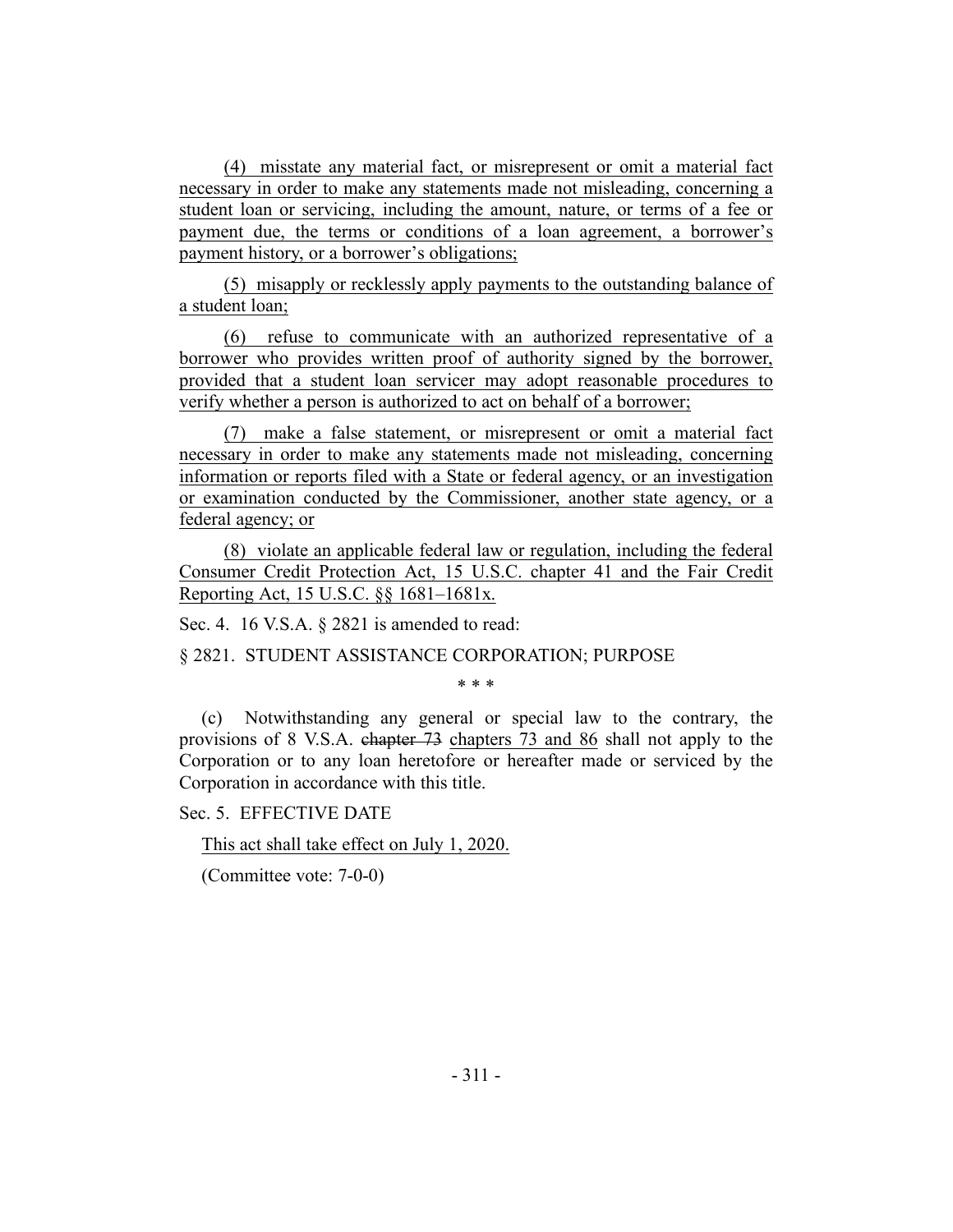### **House Proposal of Amendment to Senate Proposal of Amendment**

#### **H. 760**

An act relating to fiscal year 2020 budget adjustments

The House concurs in the Senate proposal of amendment with further amendment thereto as follows:

First: In the First proposal of amendment, by striking out Sec. 34 in its entirety and inserting in lieu thereof a new Sec. 34 to read as follows:

Sec. 34. 2019 Acts and Resolves No. 72, Sec. B.346 is amended to read:

Sec. B.346 Total human services

| Source of funds                  |                                   |                                |
|----------------------------------|-----------------------------------|--------------------------------|
| General fund                     |                                   | 997, 706, 686 1, 007, 088, 907 |
| Special funds                    |                                   | 123,880,549 123,986,513        |
| Tobacco fund                     |                                   | 23,088,208 23,088,208          |
| State health care resources fund |                                   | 16,915,501 21,101,110          |
| Federal funds                    | 1,420,544,308 1,424,376,911       |                                |
| Global Commitment fund           | 1,590,055,367 1,593,280,128       |                                |
| Internal service funds           | 2,035,610                         | 2,035,610                      |
| Interdepartmental transfers      |                                   | 39,446,402 36,346,190          |
| Permanent trust funds            | 25,000                            | 25,000                         |
| Total                            | 4, 213, 697, 631 4, 231, 328, 577 |                                |

Second: By striking out the Third proposal of amendment in its entirety

Third: By striking out the Sixth proposal of amendment in its entirety and inserting in lieu thereof a new Sixth proposal of amendment to read as follows:

Sixth: By striking out Sec. 70 in its entirety and inserting three new sections to be numbered Secs. 70, 70a and 71 to read as follows:

Sec. 70. 2019 Acts and Resolves No. 58, Sec. 5, is amended to read:

Sec. 5. CREATION OF NEW CORRECTIONAL OFFICER POSITIONS

On or before June 30, 2020, the Secretary of Administration shall create 30 new Correctional Officer I positions in the Department of Corrections, which shall be funded within existing departmental appropriations.

(a) The establishment of the following permanent classified positions is authorized in fiscal year 2020:

(1) In the Department of Corrections – thirty (30) Correctional Officer I.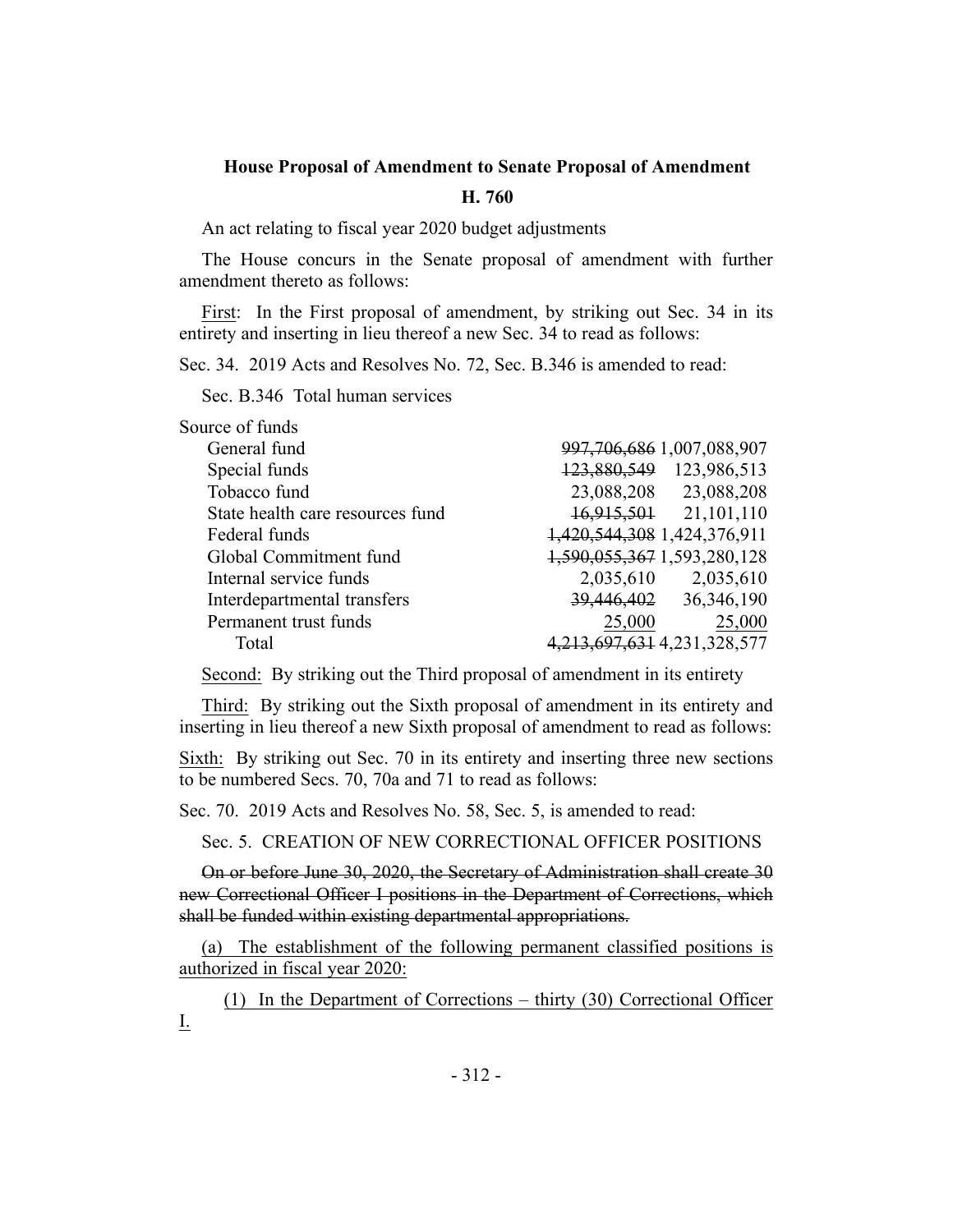(b) The Agency of Human Services and the Department of Corrections shall report to the Legislative Joint Justice Oversight and Joint Fiscal Committees at their respective meetings in November 2020 on the status of correctional facility staff recruitment, retention and reduction in the use of overtime, and the status of initial and ongoing training for correctional facility staff. The Department shall also report on the transfer and conversion on any positions within the department and into or out of the department.

## Sec. 70a. DEPARTMENT OF CORRECTIONS; GRADUATED SANCTIONS; REENTRY HOUSING; REPORT

(a) On or before April 1, 2020 the Department of Corrections shall report on how to strengthen existing graduated sanctions and incentives policies to ensure they reflect current research on best practices for responses to violation behavior that most effectively achieve behavior change and uphold public safety. The Department shall also identify reentry housing needs for corrections populations. As a part of this work, the Department shall report on how to:

(1) formalize the use of incentives and sanctions in supervision practices at a 4:1 ratio and require incentives to be entered and tracked in the community supervision case management system;

(2) analyze how supervision staff currently understand, implement, and input data regarding the Department's graduated sanctions policy to identify where practices differ across the State and, where necessary, provide additional staff training on the use and tracking of graduated sanctions;

(3) develop and implement a homeless screening tool for use when a person is booked into or released from Department facilities and track reports of homelessness among corrections populations in the Department's case management system;

(4) identify and quantify high utilizers of corrections, homeless, and behavioral health services; inform statewide permanent supportive housing planning; and establish data match partnerships with appropriate Agency of Human Services departments to match Department of Corrections, Homeless Management Information System (HMIS), and Medicaid information;

(5) establish a collaborative approach for the Department, the Department of Mental Health, and the Vermont Department of Health to contract with housing providers to coordinate responses for shared clients and identify how the State can better leverage local and federal housing vouchers;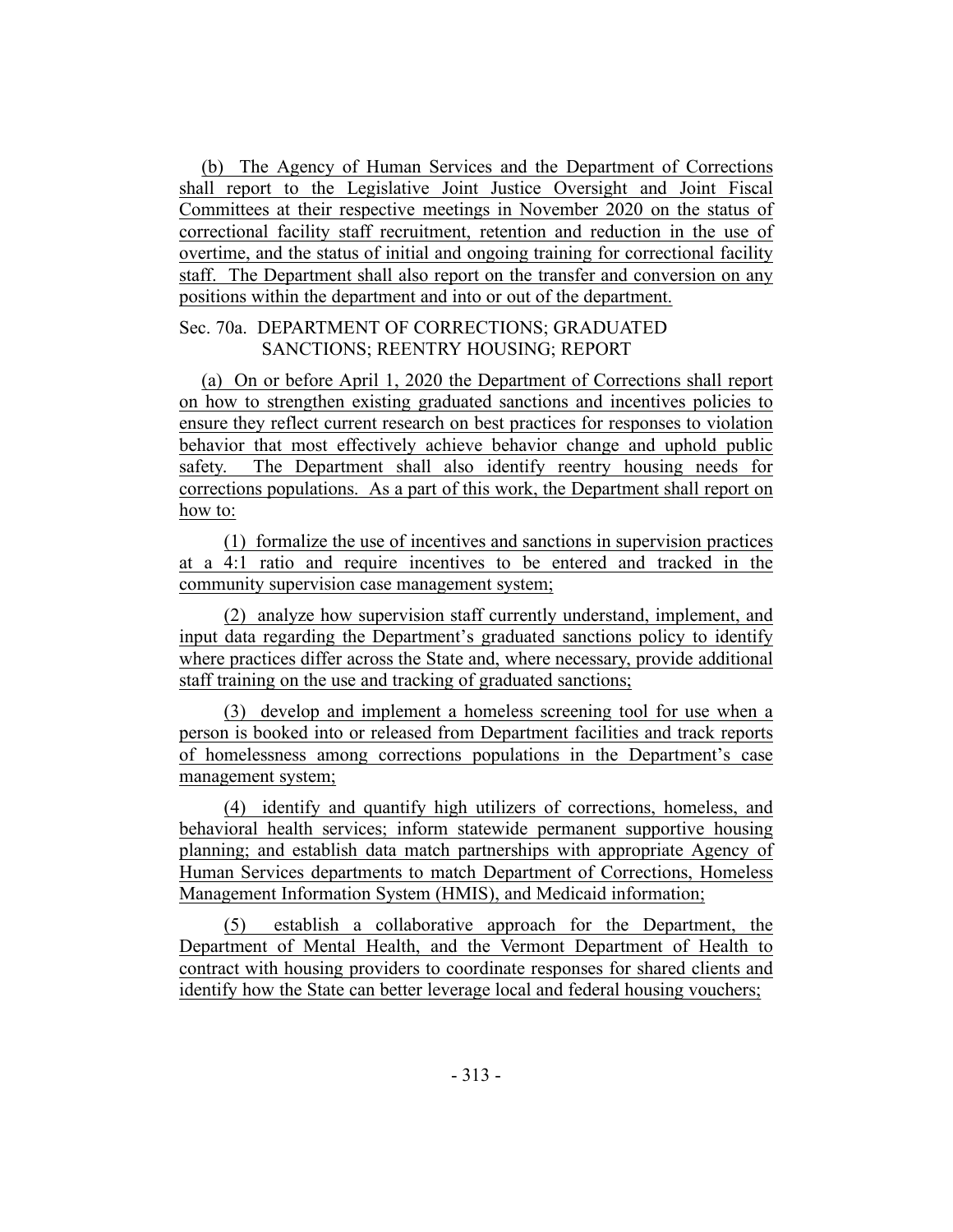(6) leverage federal Medicaid funding or other funding to allow the Department's contractors' clients to stay in supportive housing after they are no longer under the supervision of the Department;

(7) reduce barriers to recovery housing by establishing evidence-based norms and expectations for contracts and certifications for sober and recovery housing providers, including allowing for the use of medications and restricting evictions due to relapse;

(8) redefine housing requirements for incarcerated persons in order to receive approval for furlough release; and

(9) improve data and case management systems.

(b) On or before April 1, 2020, the Department shall report to the Senate Committee on Judiciary, the House Committee on Corrections and Institutions, and the House and Senate Committees on Appropriations on:

(1) the Department's plan to reduce its use of short-term incarceration sanctions for people on furlough, the number of short-term incarceration sanctions imposed, and the number of graduated sanctions imposed;

(2) recommendations for funding in the fiscal year 2021 budget; and

(3) the Department's progress toward completing the remaining work required by this section.

Sec. 71. EFFECTIVE DATES

(a) This act shall take effect on passage.

(b) Notwithstanding 1 V.S.A. § 214, Sec. 52 (National Guard tuition benefit program) shall take effect on passage and shall apply retroactively to July 1, 2019.

## **Report of Committee of Conference**

## **S. 110**

An act relating to data privacy and consumer protection.

To the Senate and House of Representatives:

The Committee of Conference, to which were referred the disagreeing votes of the two Houses upon Senate Bill, entitled:

S.110. An act relating to data privacy and consumer protection.

Respectfully reports that it has met and considered the same and recommends that the bill be amended by striking out all after the enacting clause and inserting in lieu thereof the following: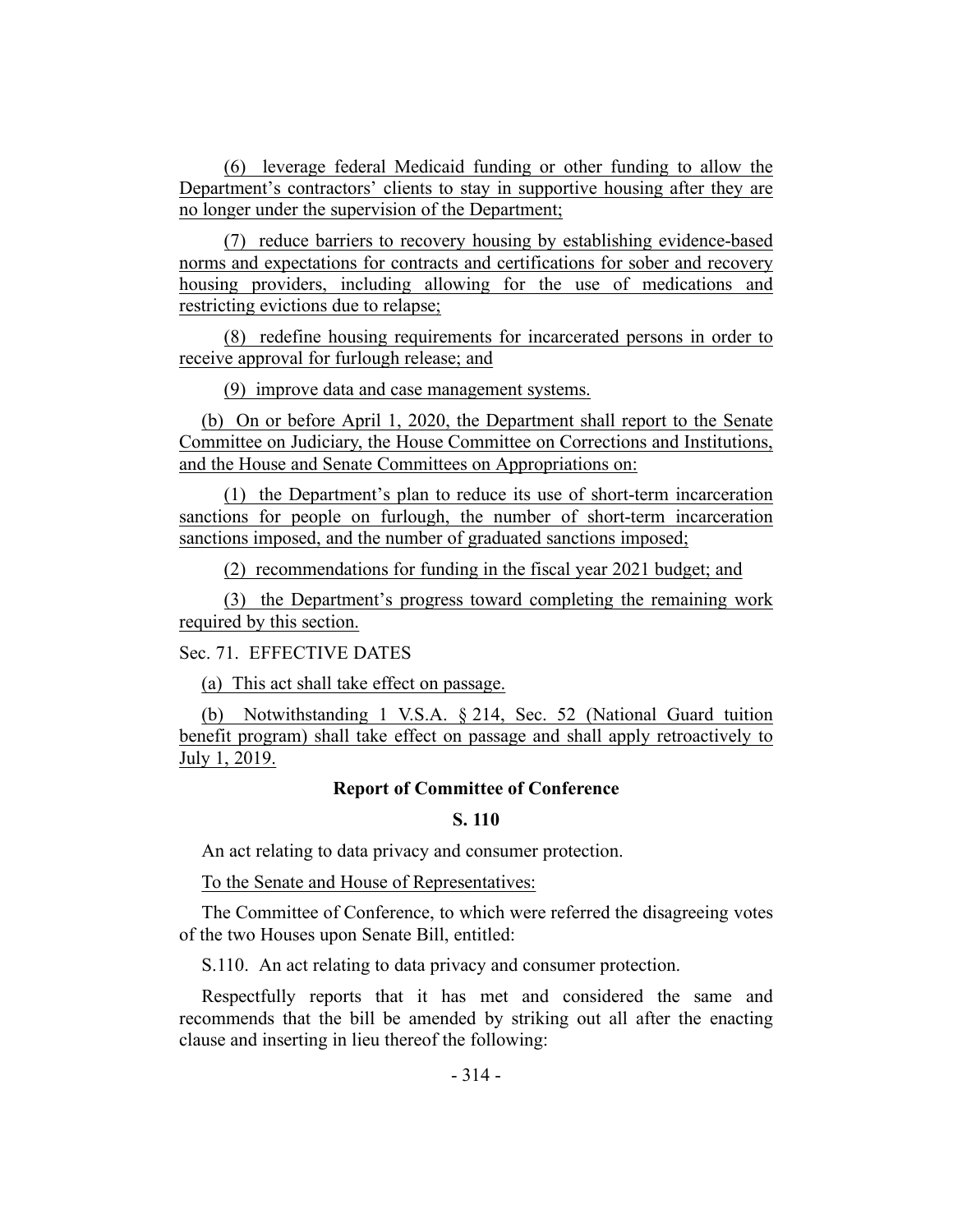\* \* \* Data Privacy; State Government \* \* \*

#### Sec. 1. DATA PRIVACY INVENTORY

(a) The following persons shall conduct a data privacy inventory for their respective branches of State government:

(1) the State Court Administrator for the Judicial Branch;

(2) the Director of Information Technology for the Legislative Branch; and

(3) the Chief Data Officer within the Agency of Digital Services and the Chief Records Officer within the Office of the Secretary of State for the Executive Branch.

(b) The inventory for each branch shall address the collection and management of personally identifiable information, as defined in 9 V.S.A. § 2430, and of street addresses, e-mail addresses, telephone numbers, and demographic information, specifically:

(1) federal and State laws, rules, and regulations that:

(A) exempt personally identifiable information from public inspection and copying pursuant to 1 V.S.A. § 317;

(B) require personally identifiable information to be produced or acquired in the course of State government business;

(C) specify fees for obtaining personally identifiable information produced or acquired in the course of State government business; and

(D) require personally identifiable information to be shared between branches of State government or between branches and nonstate entities, including municipalities;

(2) arrangements or agreements, whether verbal or written, between branches of State government or between branches and nonstate entities, including municipalities, to share personally identifiable information, street addresses, e-mail addresses, telephone numbers, and demographic information; and

(3) recommendations for proposed legislation concerning the collection and management of personally identifiable information, street addresses, email addresses, telephone numbers, and demographic information.

(c) On or before January 15, 2021, the Chief Data Officer and the Chief Records Officer, in collaboration with the State Court Administrator and the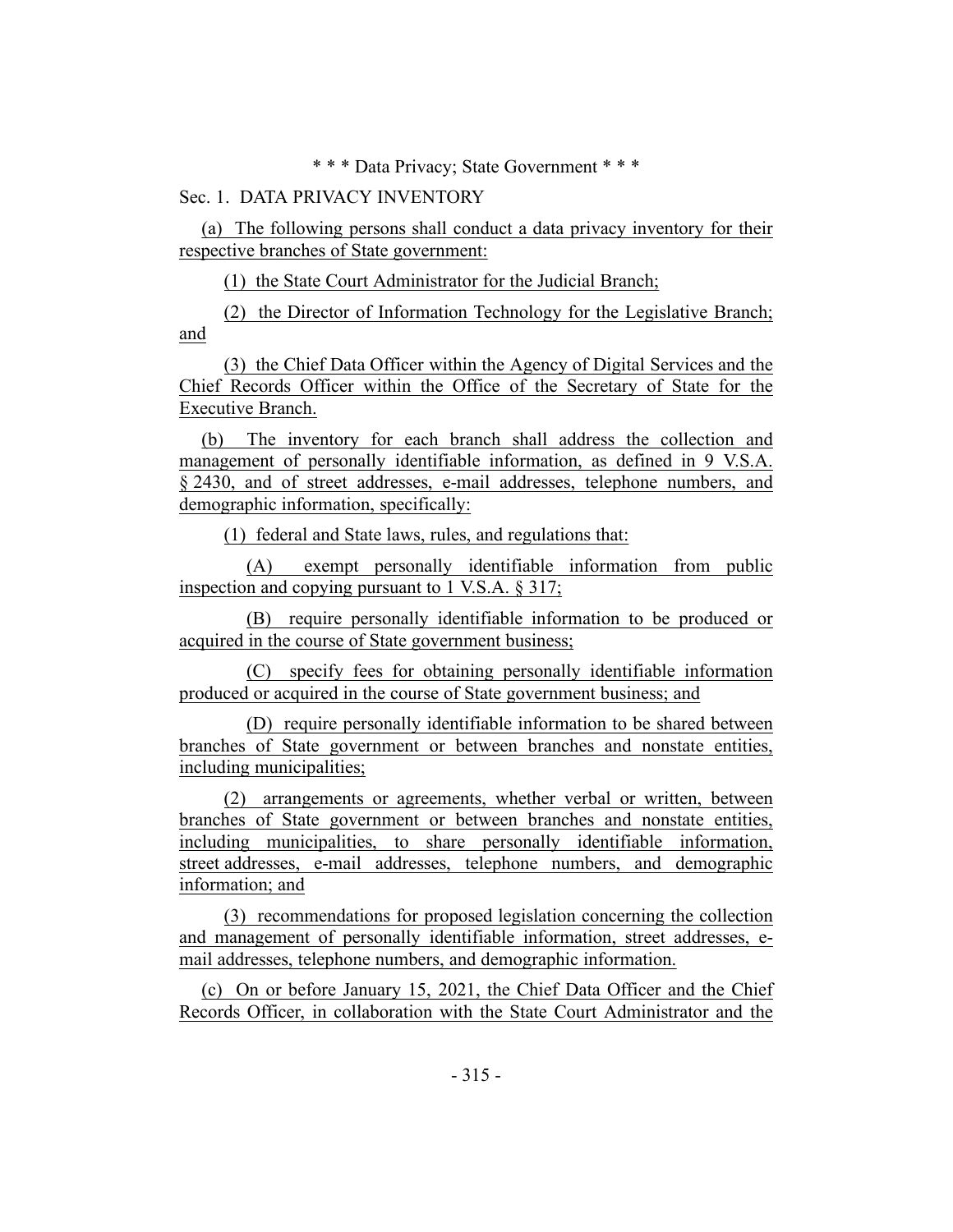Director of Information Technology, shall submit a unified report presenting their findings and recommendations to:

(1) the House Committees on Commerce and Economic Development, on Energy and Technology, and on Government Operations;

(2) the Senate Committees on Economic Development, Housing and General Affairs, on Finance, and on Government Operations; and

(3) the Joint Information Technology Oversight Committee.

\* \* \* Security Breach Notice Act \* \* \*

Sec. 2. 9 V.S.A. § 2430 is amended to read:

§ 2430. DEFINITIONS

As used in this chapter:

\* \* \*

(6) "Data collector" means a person who, for any purpose, whether by automated collection or otherwise, handles, collects, disseminates, or otherwise deals with personally identifiable information, and includes the State, State agencies, political subdivisions of the State, public and private universities, privately and publicly held corporations, limited liability companies, financial institutions, and retail operators.

(7) "Encryption" means use of an algorithmic process to transform data into a form in which the data is rendered unreadable or unusable without use of a confidential process or key.

(8) "License" means a grant of access to, or distribution of, data by one person to another in exchange for consideration. A use of data for the sole benefit of the data provider, where the data provider maintains control over the use of the data, is not a license.

(9) "Login credentials" means a consumer's user name or e-mail address, in combination with a password or an answer to a security question, that together permit access to an online account.

 $(9)(10)(A)$  "Personally identifiable information" means a consumer's first name or first initial and last name in combination with any one or more of the following digital data elements, when the data elements are not encrypted, or redacted, or protected by another method that renders them unreadable or unusable by unauthorized persons:

(i) a Social Security number;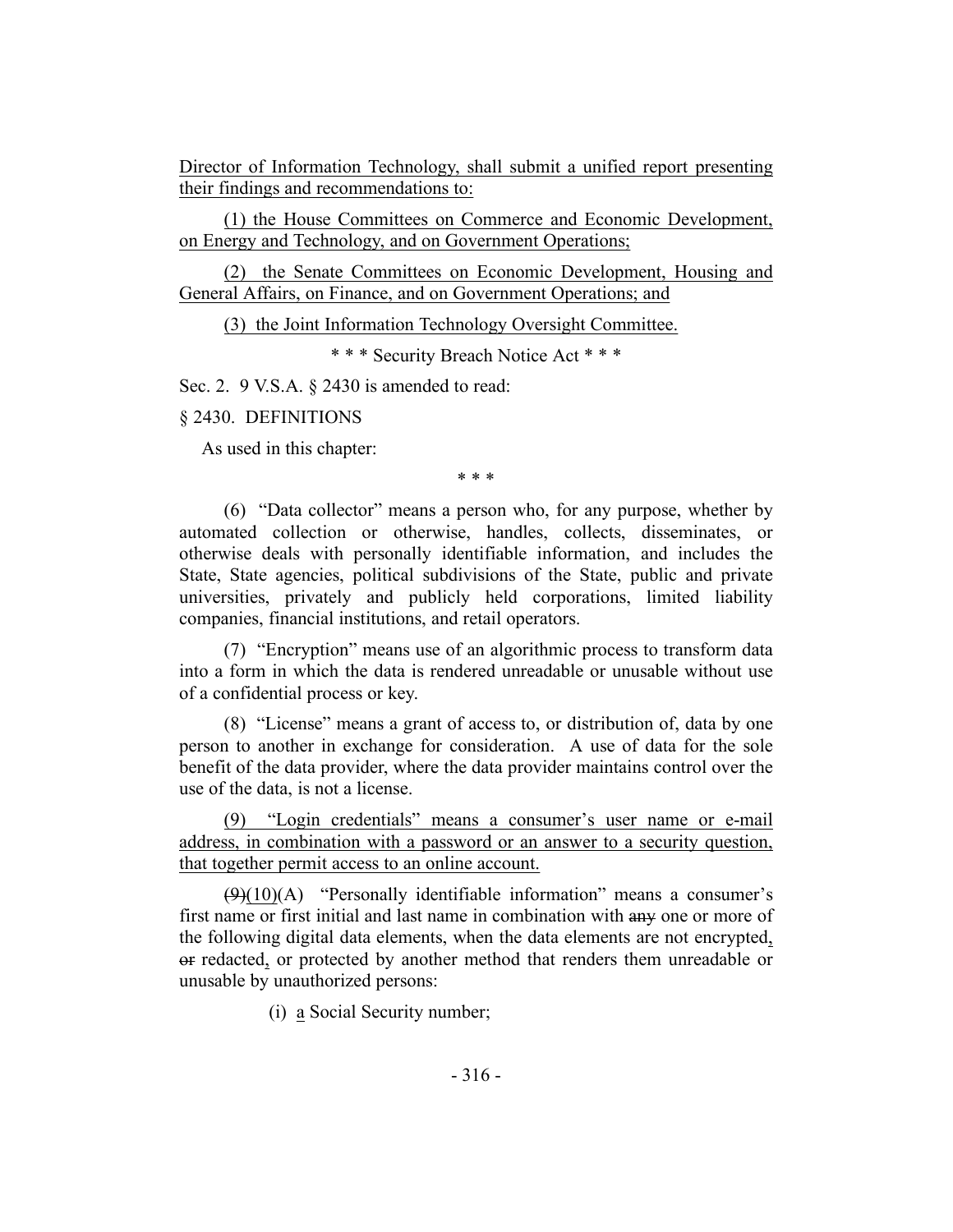(ii) motor vehicle operator's license number or nondriver identification card number a driver license or nondriver State identification card number, individual taxpayer identification number, passport number, military identification card number, or other identification number that originates from a government identification document that is commonly used to verify identity for a commercial transaction;

(iii) a financial account number or credit or debit card number, if circumstances exist in which the number could be used without additional identifying information, access codes, or passwords;

(iv) account passwords a password, or personal identification numbers number, or other access codes code for a financial account;

(v) unique biometric data generated from measurements or technical analysis of human body characteristics used by the owner or licensee of the data to identify or authenticate the consumer, such as a fingerprint, retina or iris image, or other unique physical representation or digital representation of biometric data;

(vi) genetic information; and

(vii)(I) health records or records of a wellness program or similar program of health promotion or disease prevention;

(II) a health care professional's medical diagnosis or treatment of the consumer; or

## (III) a health insurance policy number.

(B) "Personally identifiable information" does not mean publicly available information that is lawfully made available to the general public from federal, State, or local government records.

(10)(11) "Record" means any material on which written, drawn, spoken, visual, or electromagnetic information is recorded or preserved, regardless of physical form or characteristics.

 $(11)(12)$  "Redaction" means the rendering of data so that the data are unreadable or are truncated so that no more than the last four digits of the identification number are accessible as part of the data.

 $(12)(13)(A)$  "Security breach" means unauthorized acquisition of, electronic data or a reasonable belief of an unauthorized acquisition of, electronic data that compromises the security, confidentiality, or integrity of a consumer's personally identifiable information or login credentials maintained by a data collector.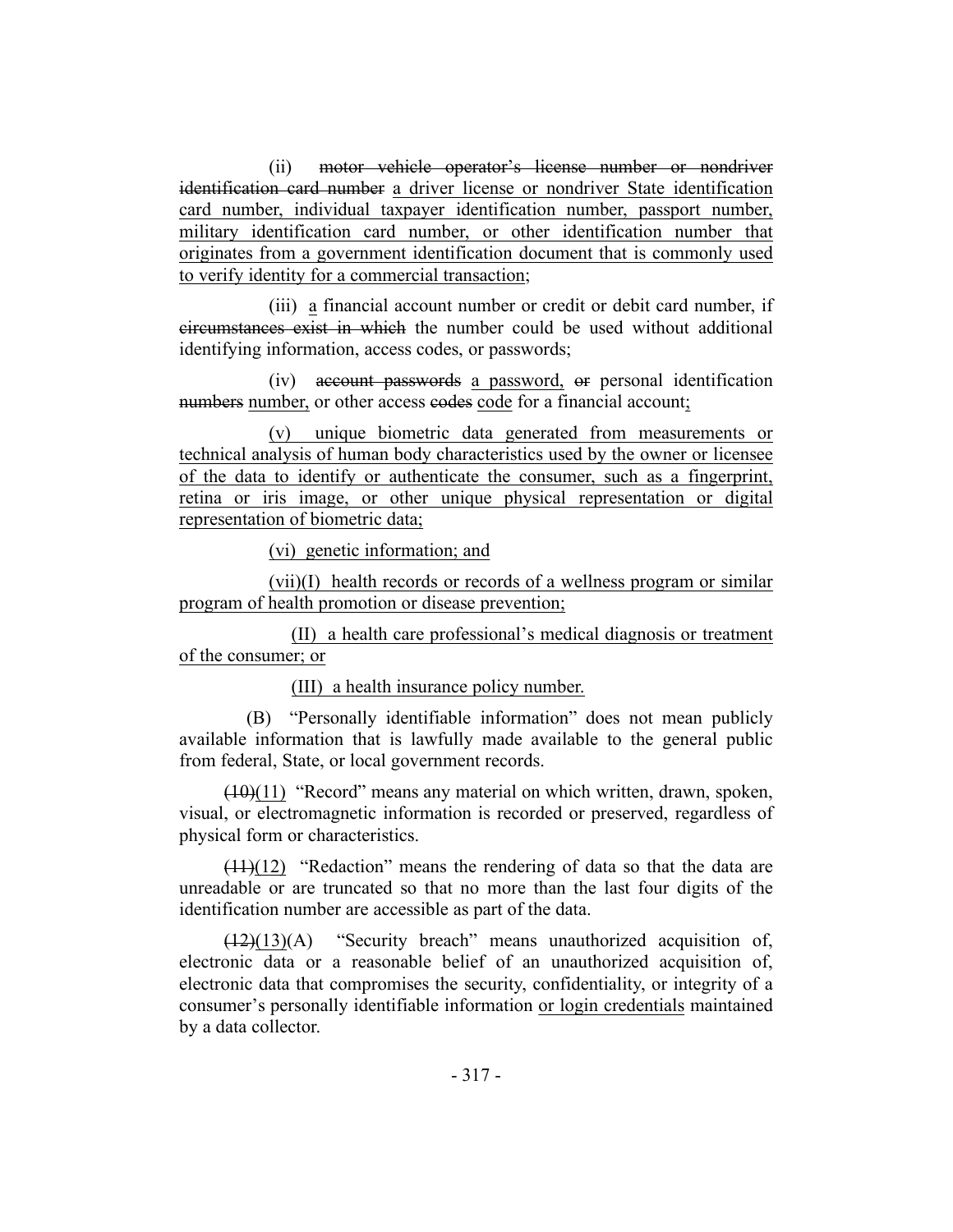(B) "Security breach" does not include good faith but unauthorized acquisition of personally identifiable information or login credentials by an employee or agent of the data collector for a legitimate purpose of the data collector, provided that the personally identifiable information is or login credentials are not used for a purpose unrelated to the data collector's business or subject to further unauthorized disclosure.

(C) In determining whether personally identifiable information has or login credentials have been acquired or is reasonably believed to have been acquired by a person without valid authorization, a data collector may consider the following factors, among others:

(i) indications that the information is in the physical possession and control of a person without valid authorization, such as a lost or stolen computer or other device containing information;

(ii) indications that the information has been downloaded or copied;

(iii) indications that the information was used by an unauthorized person, such as fraudulent accounts opened or instances of identity theft reported; or

(iv) that the information has been made public.

Sec. 3. 9 V.S.A. § 2435 is amended to read:

#### § 2435. NOTICE OF SECURITY BREACHES

- (a) This section shall be known as the Security Breach Notice Act.
- (b) Notice of breach.

(1) Except as set forth otherwise provided in subsection (d) of this section, any data collector that owns or licenses computerized personally identifiable information or login credentials that includes personal information concerning a consumer shall notify the consumer that there has been a security breach following discovery or notification to the data collector of the breach. Notice of the security breach shall be made in the most expedient time possible and without unreasonable delay, but not later than 45 days after the discovery or notification, consistent with the legitimate needs of the law enforcement agency, as provided in subdivisions (3) and (4) of this subsection (b), or with any measures necessary to determine the scope of the security breach and restore the reasonable integrity, security, and confidentiality of the data system.

(2) Any data collector that maintains or possesses computerized data containing personally identifiable information of a consumer or login credentials that the data collector does not own or license or any data collector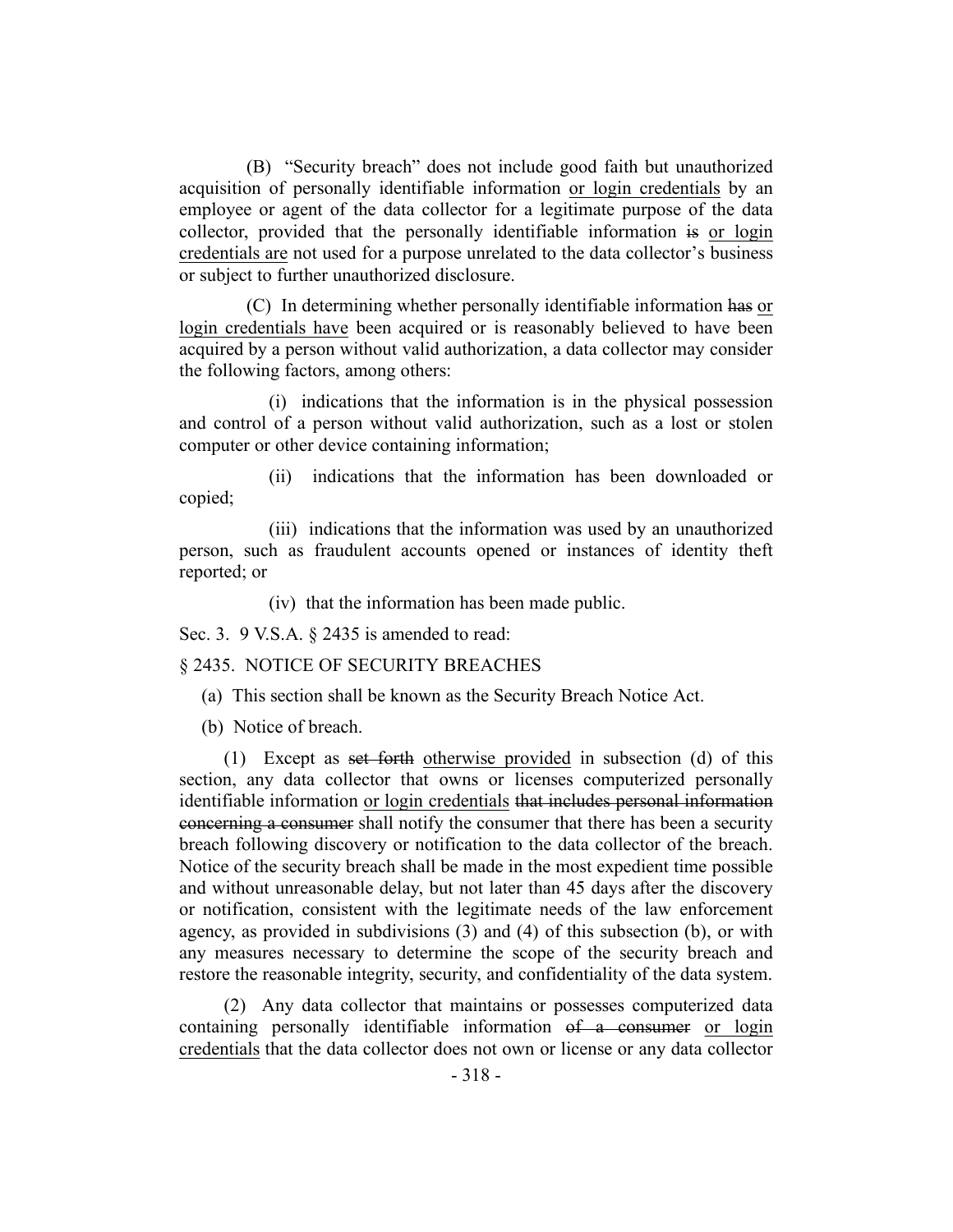that acts or conducts business in Vermont that maintains or possesses records or data containing personally identifiable information or login credentials that the data collector does not own or license shall notify the owner or licensee of the information of any security breach immediately following discovery of the breach, consistent with the legitimate needs of law enforcement as provided in subdivisions (3) and (4) of this subsection (b).

(3) A data collector or other entity subject to this subchapter shall provide notice of a breach to the Attorney General or to the Department of Financial Regulation, as applicable, as follows:

(A) A data collector or other entity regulated by the Department of Financial Regulation under Title 8 or this title shall provide notice of a breach to the Department. All other data collectors or other entities subject to this subchapter shall provide notice of a breach to the Attorney General.

(B)(i) The data collector shall notify the Attorney General or the Department, as applicable, of the date of the security breach and the date of discovery of the breach and shall provide a preliminary description of the breach within 14 business days, consistent with the legitimate needs of the law enforcement agency as provided in this subdivision (3) and subdivision (4) of this subsection (b), of the data collector's discovery of the security breach or when the data collector provides notice to consumers pursuant to this section, whichever is sooner.

(ii) Notwithstanding subdivision  $(B)(i)$  of this subdivision  $(b)(3)$ , a data collector who, prior to the date of the breach, on a form and in a manner prescribed by the Attorney General, had sworn in writing to the Attorney General that it maintains written policies and procedures to maintain the security of personally identifiable information or login credentials and respond to a breach in a manner consistent with Vermont law shall notify the Attorney General of the date of the security breach and the date of discovery of the breach and shall provide a description of the breach prior to providing notice of the breach to consumers pursuant to subdivision (1) of this subsection (b).

(iii) If the date of the breach is unknown at the time notice is sent to the Attorney General or to the Department, the data collector shall send the Attorney General or the Department the date of the breach as soon as it is known.

(iv) Unless otherwise ordered by a court of this State for good cause shown, a notice provided under this subdivision  $(3)(B)$  shall not be disclosed to any person other than the Department, the authorized agent or representative of the Attorney General, a State's Attorney, or another law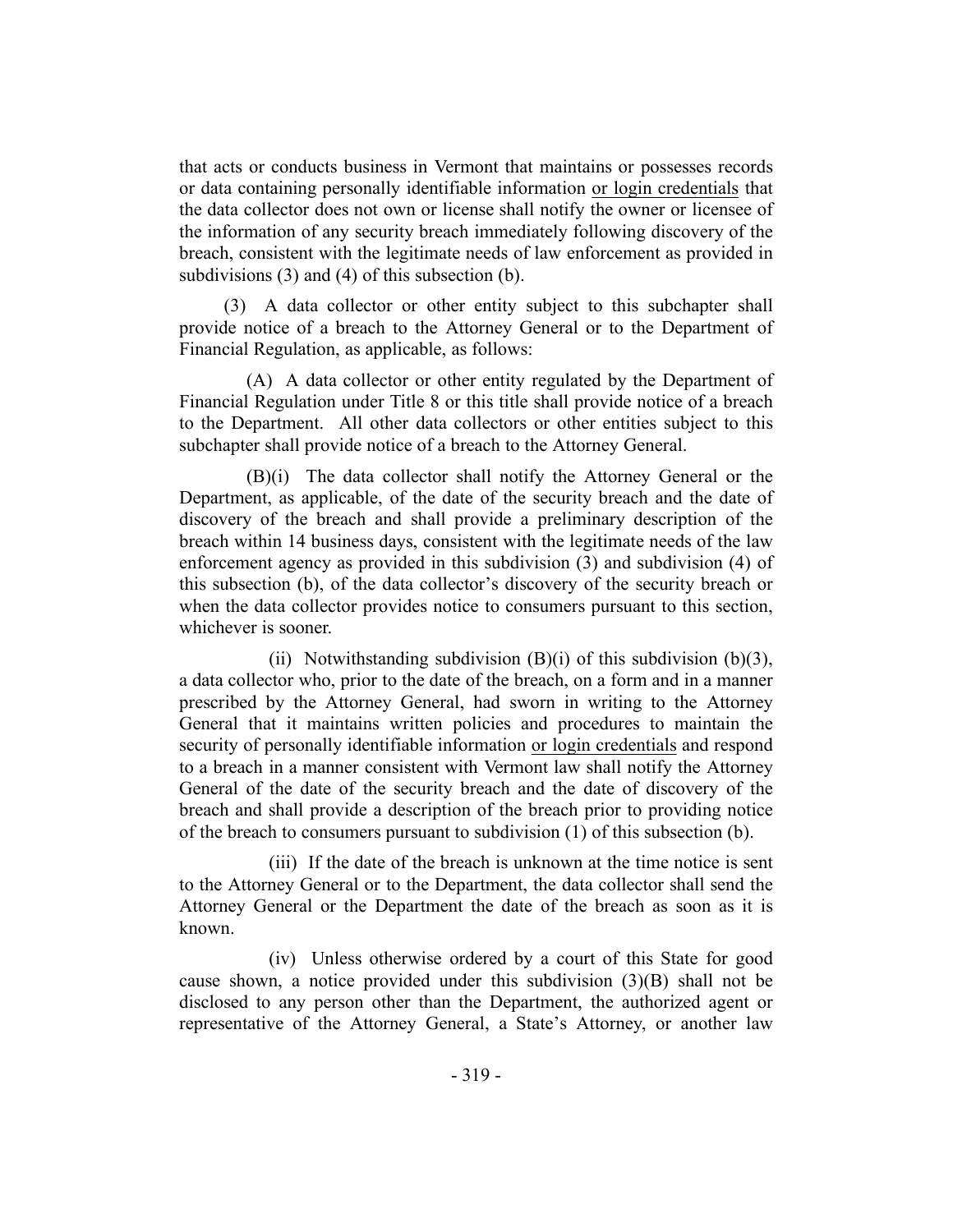enforcement officer engaged in legitimate law enforcement activities without the consent of the data collector.

(C)(i) When the data collector provides notice of the breach pursuant to subdivision (1) of this subsection (b), the data collector shall notify the Attorney General or the Department, as applicable, of the number of Vermont consumers affected, if known to the data collector, and shall provide a copy of the notice provided to consumers under subdivision (1) of this subsection (b).

(ii) The data collector may send to the Attorney General or the Department, as applicable, a second copy of the consumer notice, from which is redacted the type of personally identifiable information or login credentials that was subject to the breach, and which the Attorney General or the Department shall use for any public disclosure of the breach.

(D) If a security breach is limited to an unauthorized acquisition of login credentials, a data collector is only required to provide notice of the security breach to the Attorney General or Department of Financial Regulation, as applicable, if the login credentials were acquired directly from the data collector or its agent.

(4)(A) The notice to a consumer required by this subsection shall be delayed upon request of a law enforcement agency. A law enforcement agency may request the delay if it believes that notification may impede a law enforcement investigation, or a national or Homeland Security investigation or jeopardize public safety or national or Homeland Security interests. In the event law enforcement makes the request for a delay in a manner other than in writing, the data collector shall document such request contemporaneously in writing, including the name of the law enforcement officer making the request and the officer's law enforcement agency engaged in the investigation. A law enforcement agency shall promptly notify the data collector in writing when the law enforcement agency no longer believes that notification may impede a law enforcement investigation, or a national or Homeland Security investigation or jeopardize public safety or national or Homeland Security interests. The data collector shall provide notice required by this section without unreasonable delay upon receipt of a written communication, which includes facsimile or electronic communication, from the law enforcement agency withdrawing its request for delay.

(B) A Vermont law enforcement agency with a reasonable belief that a security breach has or may have occurred at a specific business shall notify the business in writing of its belief. The agency shall also notify the business that additional information on the security breach may need to be furnished to the Office of the Attorney General or the Department of Financial Regulation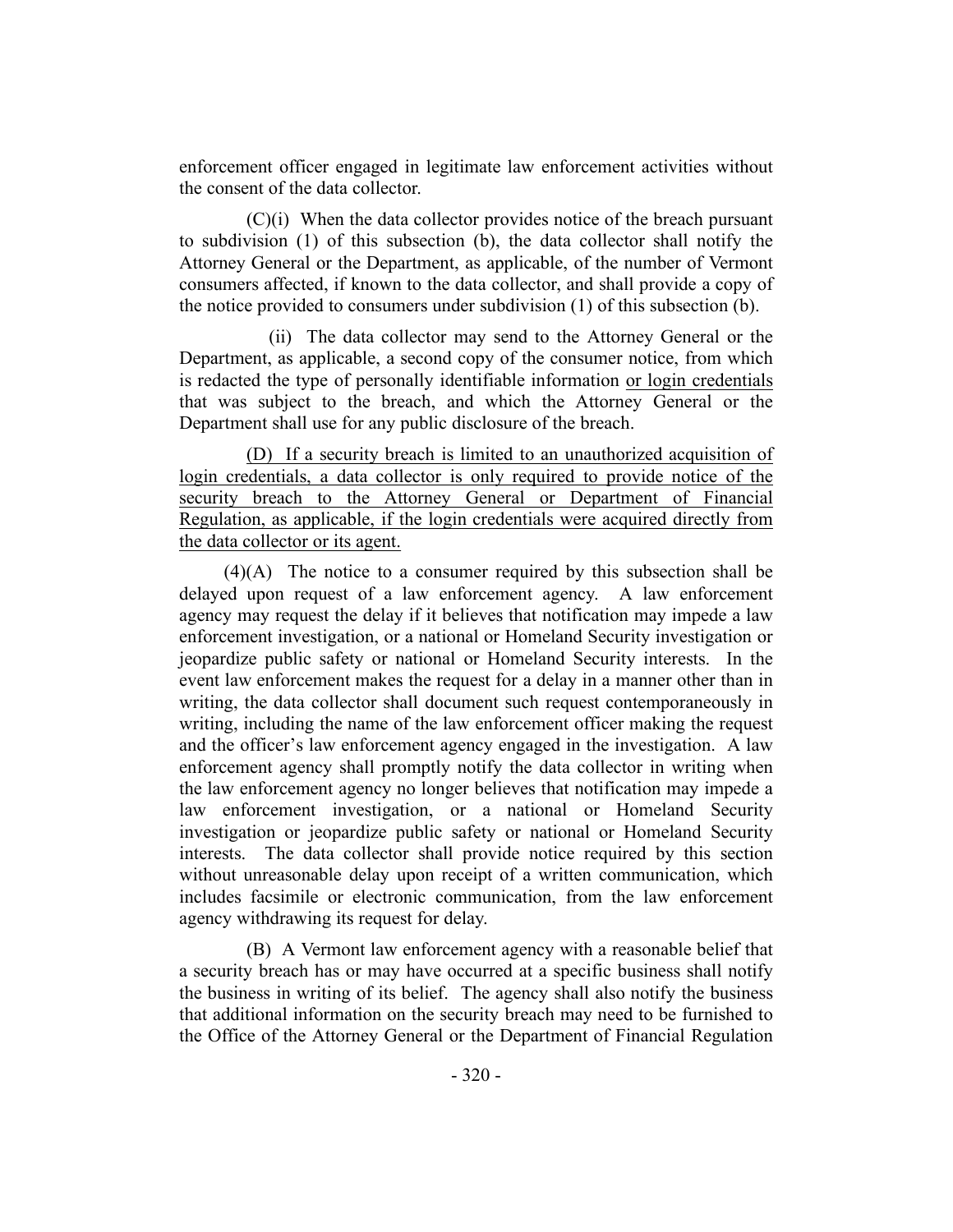and shall include the website and telephone number for the Office and the Department in the notice required by this subdivision. Nothing in this subdivision shall alter the responsibilities of a data collector under this section or provide a cause of action against a law enforcement agency that fails, without bad faith, to provide the notice required by this subdivision.

(5) The notice to a consumer required in subdivision (1) of this subsection (b) shall be clear and conspicuous. The A notice to a consumer of a security breach involving personally identifiable information shall include a description of each of the following, if known to the data collector:

(A) the incident in general terms;

(B) the type of personally identifiable information that was subject to the security breach;

(C) the general acts of the data collector to protect the personally identifiable information from further security breach;

(D) a telephone number, toll-free if available, that the consumer may call for further information and assistance;

(E) advice that directs the consumer to remain vigilant by reviewing account statements and monitoring free credit reports; and

(F) the approximate date of the security breach.

(6) A data collector may provide notice of a security breach involving personally identifiable information to a consumer by one or more of the following methods:

(A) Direct notice, which may be by one of the following methods:

(i) written notice mailed to the consumer's residence;

(ii) electronic notice, for those consumers for whom the data collector has a valid e-mail address if:

(I) the data collector's primary method of communication with the consumer is by electronic means, the electronic notice does not request or contain a hypertext link to a request that the consumer provide personal information, and the electronic notice conspicuously warns consumers not to provide personal information in response to electronic communications regarding security breaches; or

(II) the notice is consistent with the provisions regarding electronic records and signatures for notices in 15 U.S.C. § 7001; or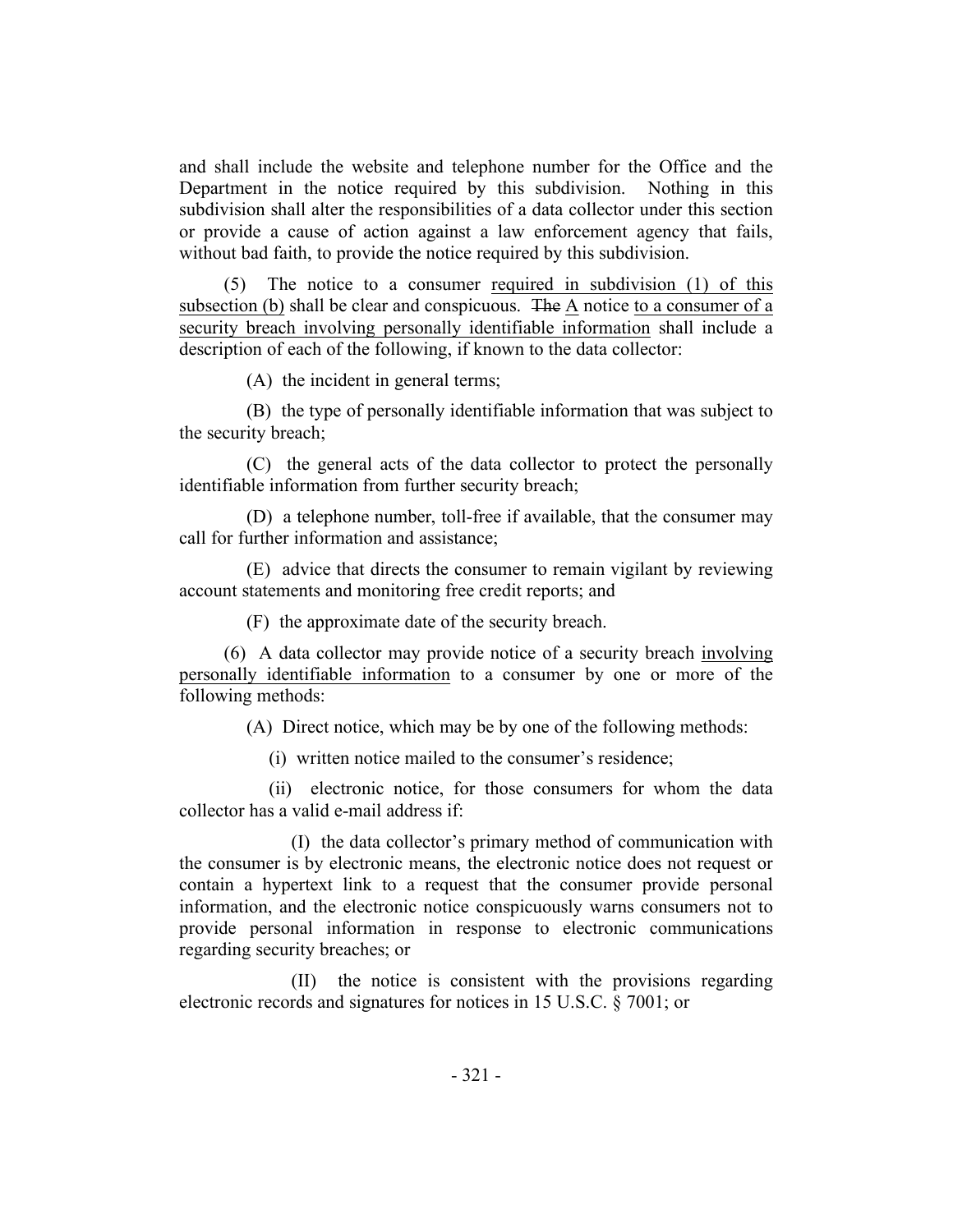(iii) telephonic notice, provided that telephonic contact is made directly with each affected consumer and not through a prerecorded message.

(B)(i) Substitute notice, if:

(I) the data collector demonstrates that the lowest cost of providing notice to affected consumers pursuant to subdivision  $(6)(A)$  of this subsection among written, e-mail, or telephonic notice to affected consumers would exceed \$5,000.00 \$10,000.00; or

(II) the class of affected consumers to be provided written or telephonic notice exceeds 5,000; or

(III) the data collector does not have sufficient contact information.

(ii) A data collector shall provide substitute notice by:

(I) conspicuously posting the notice on the data collector's website if the data collector maintains one; and

(II) notifying major statewide and regional media.

(c) In the event a data collector provides notice to more than 1,000 consumers at one time pursuant to this section, the data collector shall notify, without unreasonable delay, all consumer reporting agencies that compile and maintain files on consumers on a nationwide basis, as defined in 15 U.S.C. § 1681a(p), of the timing, distribution, and content of the notice. This subsection shall not apply to a person who is licensed or registered under Title 8 by the Department of Financial Regulation.

(d)(1) Notice of a security breach pursuant to subsection (b) of this section is not required if the data collector establishes that misuse of personal information personally identifiable information or login credentials is not reasonably possible and the data collector provides notice of the determination that the misuse of the personal information personally identifiable information or login credentials is not reasonably possible pursuant to the requirements of this subsection (d). If the data collector establishes that misuse of the personal information personally identifiable information or login credentials is not reasonably possible, the data collector shall provide notice of its determination that misuse of the personal information personally identifiable information or login credentials is not reasonably possible and a detailed explanation for said determination to the Vermont Attorney General or to the Department of Financial Regulation in the event that the data collector is a person or entity licensed or registered with the Department under Title 8 or this title. The data collector may designate its notice and detailed explanation to the Vermont Attorney General or the Department of Financial Regulation as "trade secret"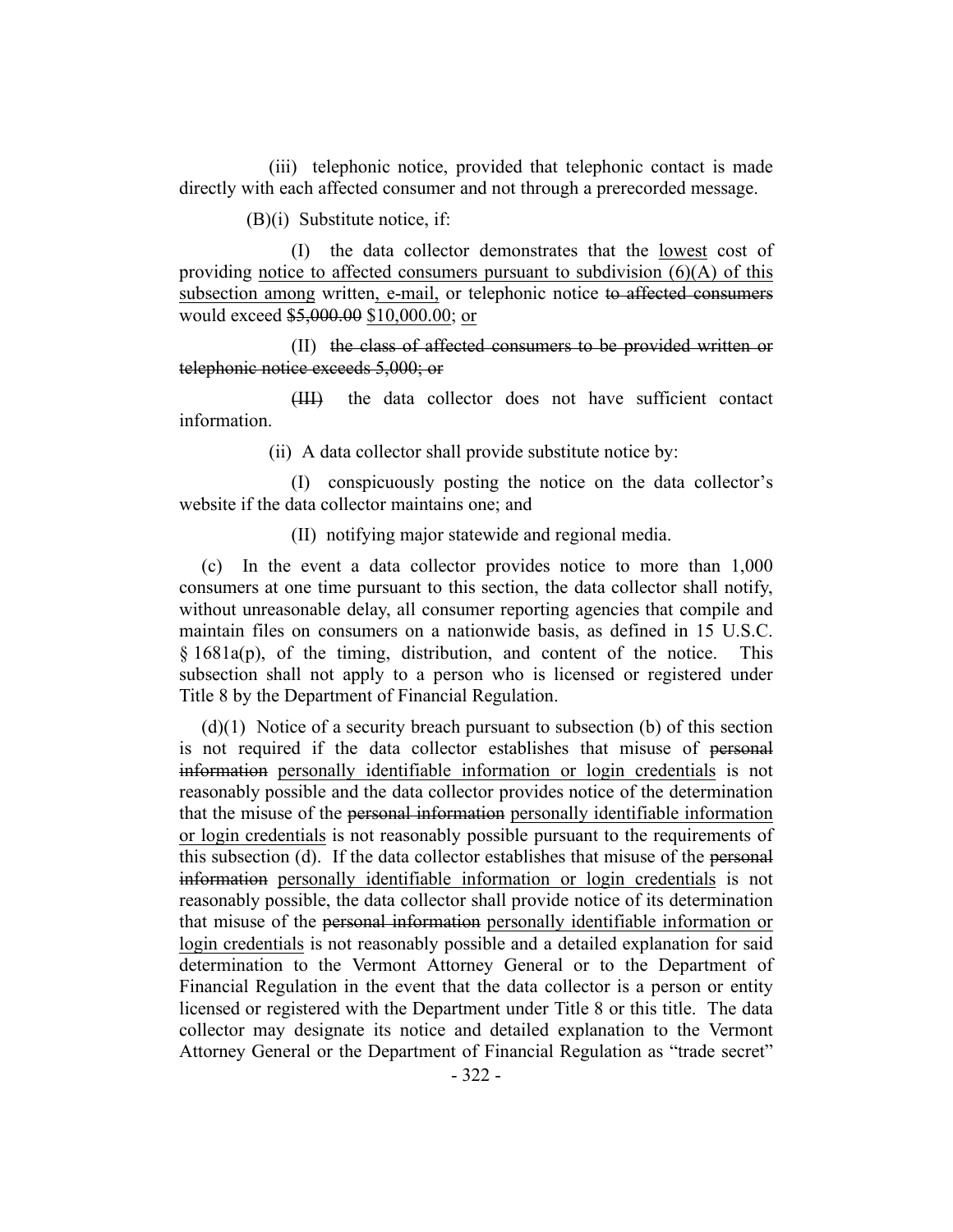if the notice and detailed explanation meet the definition of trade secret contained in 1 V.S.A.  $\S 317(c)(9)$ .

(2) If a data collector established that misuse of personal information personally identifiable information or login credentials was not reasonably possible under subdivision (1) of this subsection (d), and subsequently obtains facts indicating that misuse of the personal information personally identifiable information or login credentials has occurred or is occurring, the data collector shall provide notice of the security breach pursuant to subsection (b) of this section.

(3) If a security breach is limited to an unauthorized acquisition of login credentials for an online account other than an e-mail account the data collector shall provide notice of the security breach to the consumer electronically or through one or more of the methods specified in subdivision (b)(6) of this section and shall advise the consumer to take steps necessary to protect the online account, including to change his or her login credentials for the account and for any other account for which the consumer uses the same login credentials.

(4) If a security breach is limited to an unauthorized acquisition of login credentials for an email account:

(A) the data collector shall not provide notice of the security breach through the email account; and

(B) the data collector shall provide notice of the security breach through one or more of the methods specified in subdivision (b)(6) of this section or by clear and conspicuous notice delivered to the consumer online when the consumer is connected to the online account from an Internet protocol address or online location from which the data collector knows the consumer customarily accesses the account.

(e) A data collector that is subject to the privacy, security, and breach notification rules adopted in 45 C.F.R. Part 164 pursuant to the federal Health Insurance Portability and Accountability Act, P.L. 104-191 (1996) is deemed to be in compliance with this subchapter if:

(1) the data collector experiences a security breach that is limited to personally identifiable information specified in 2430(10)(A)(vii); and

(2) the data collector provides notice to affected consumers pursuant to the requirements of the breach notification rule in 45 C.F.R. Part 164, Subpart D.

(f) Any waiver of the provisions of this subchapter is contrary to public policy and is void and unenforceable.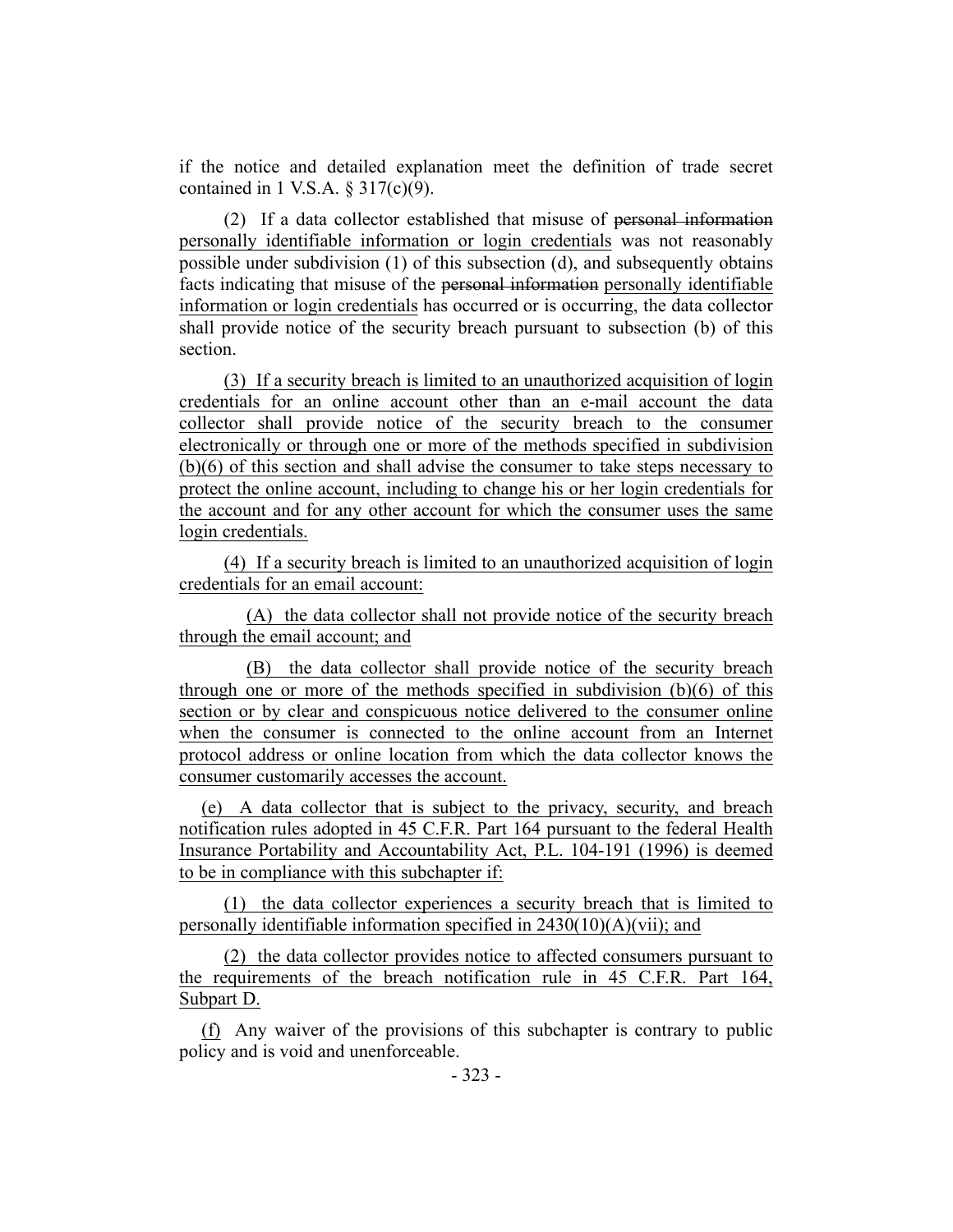$(f)(g)$  Except as provided in subdivision (3) of this subsection (g), a financial institution that is subject to the following guidances, and any revisions, additions, or substitutions relating to an interagency guidance shall be exempt from this section:

(1) The Federal Interagency Guidance Response Programs for Unauthorized Access to Consumer Information and Customer Notice, issued on March 7, 2005, by the Board of Governors of the Federal Reserve System, the Federal Deposit Insurance Corporation, the Office of the Comptroller of the Currency, and the Office of Thrift Supervision.

(2) Final Guidance on Response Programs for Unauthorized Access to Member Information and Member Notice, issued on April 14, 2005, by the National Credit Union Administration.

(3) A financial institution regulated by the Department of Financial Regulation that is subject to subdivision (1) or (2) of this subsection  $(f)(g)$ shall notify the Department as soon as possible after it becomes aware of an incident involving unauthorized access to or use of personally identifiable information.

## (g)(h) Enforcement.

(1) With respect to all data collectors and other entities subject to this subchapter, other than a person or entity licensed or registered with the Department of Financial Regulation under Title 8 or this title, the Attorney General and State's Attorney shall have sole and full authority to investigate potential violations of this subchapter and to enforce, prosecute, obtain, and impose remedies for a violation of this subchapter or any rules or regulations made pursuant to this chapter as the Attorney General and State's Attorney have under chapter 63 of this title. The Attorney General may refer the matter to the State's Attorney in an appropriate case. The Superior Courts shall have jurisdiction over any enforcement matter brought by the Attorney General or a State's Attorney under this subsection.

(2) With respect to a data collector that is a person or entity licensed or registered with the Department of Financial Regulation under Title 8 or this title, the Department of Financial Regulation shall have the full authority to investigate potential violations of this subchapter and to prosecute, obtain, and impose remedies for a violation of this subchapter or any rules or regulations adopted pursuant to this subchapter, as the Department has under Title 8 or this title or any other applicable law or regulation.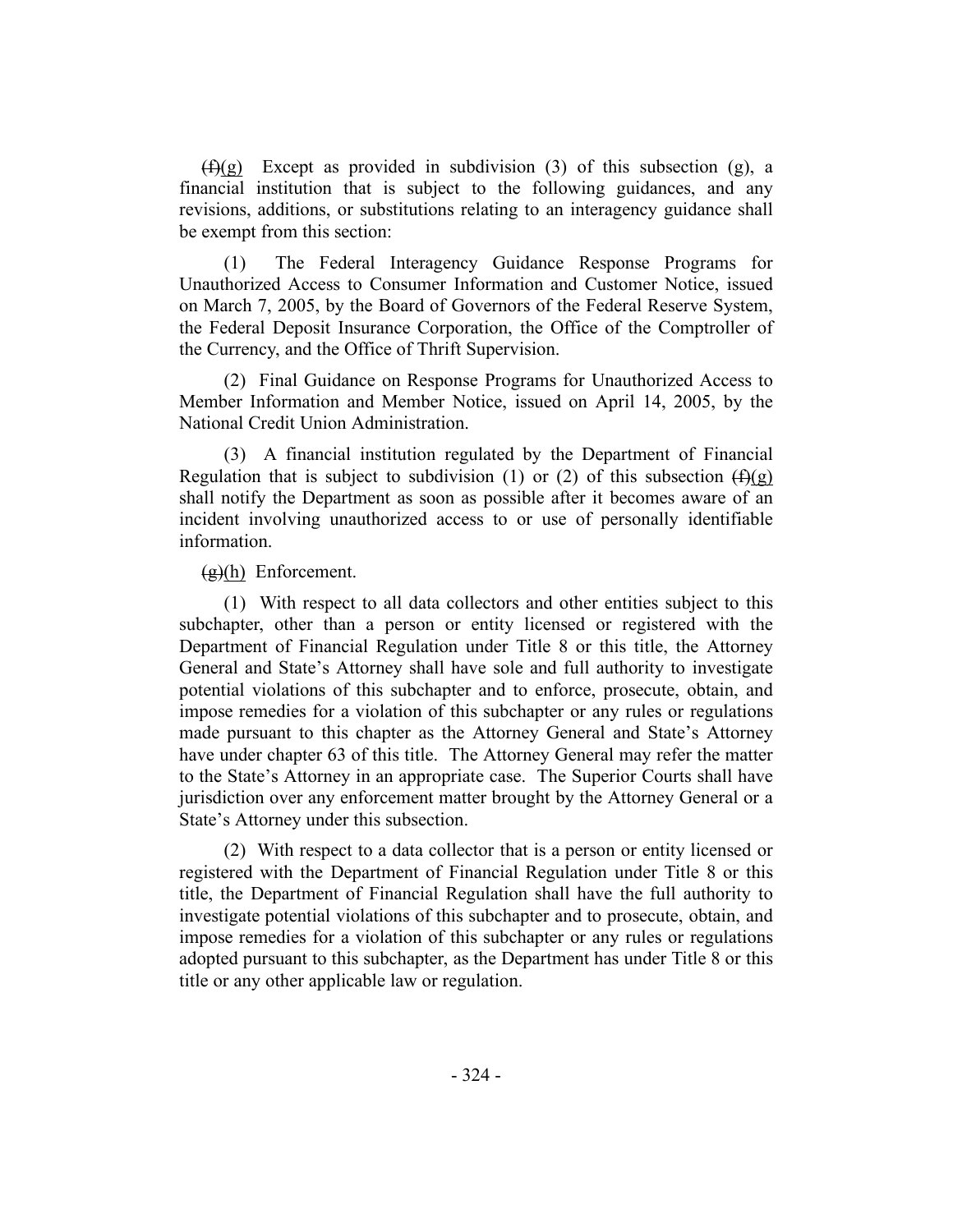\* \* \* Student Data Privacy \* \* \*

Sec. 4. 9 V.S.A. chapter 62, subchapter 3A is added to read:

## Subchapter 3A. Student Privacy

## § 2443. DEFINITIONS

As used in this subchapter:

(1) "Covered information" means personal information or material, or information that is linked to personal information or material, in any media or format that is:

(A)(i) not publicly available; or

(ii) made publicly available pursuant to the federal Family Educational and Rights and Privacy Act; and

(B)(i) created by or provided to an operator by a student or the student's parent or legal guardian in the course of the student's, parent's, or legal guardian's use of the operator's site, service, or application for PreK–12 school purposes;

(ii) created by or provided to an operator by an employee or agent of a school or school district for PreK–12 school purposes; or

(iii) gathered by an operator through the operation of its site, service, or application for PreK–12 school purposes and personally identifies a student, including information in the student's education record or electronic mail; first and last name; home address; telephone number; electronic mail address or other information that allows physical or online contact; discipline records; test results; special education data; juvenile dependency records; grades; evaluations; criminal records; medical records; health records; social security number; biometric information; disability status; socioeconomic information; food purchases; political affiliations; religious information; text messages; documents; student identifiers; search activity; photos; voice recordings; or geolocation information.

(2) "Operator" means, to the extent that an entity is operating in this capacity, the operator of an Internet website, online service, online application, or mobile application with actual knowledge that the site, service, or application is used primarily for PreK–12 school purposes and was designed and marketed for PreK–12 school purposes.

(3) "PreK–12 school purposes" means purposes that are directed by or that customarily take place at the direction of a school, teacher, or school district; aid in the administration of school activities, including instruction in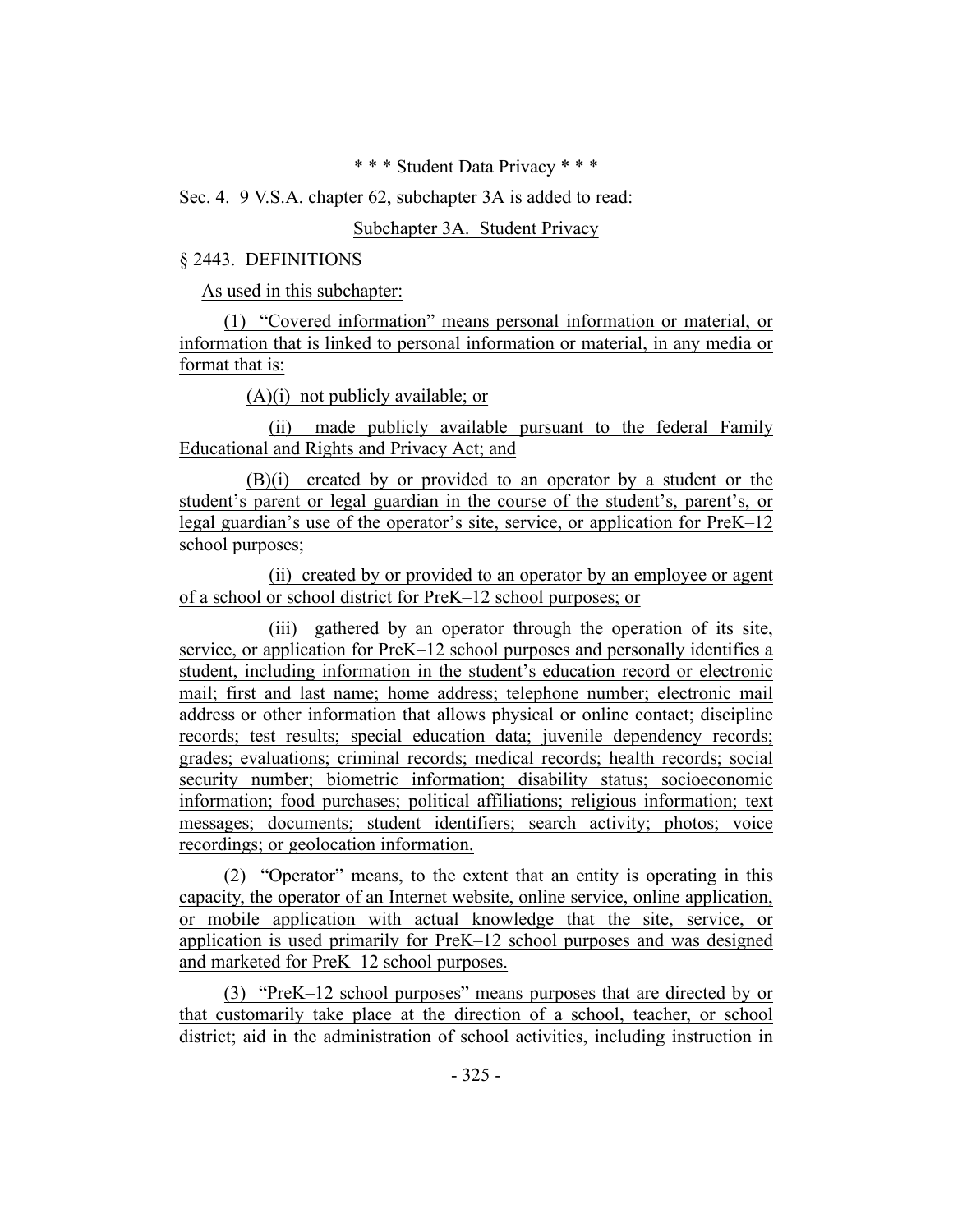the classroom or at home, administrative activities, and collaboration between students, school personnel, or parents; or are otherwise for the use and benefit of the school.

(4) "School" means:

(A) a public or private preschool, kindergarten, elementary or secondary educational institution, vocational school, special educational agency or institution; and

(B) a person, agency, or institution that maintains school student records from more than one of the entities described in subdivision (6)(A) of this section.

(5) "Targeted advertising" means presenting advertisements to a student where the advertisement is selected based on information obtained or inferred over time from that student's online behavior, usage of applications, or covered information. The term does not include advertising to a student at an online location based upon that student's current visit to that location or in response to that student's request for information or feedback, without the retention of that student's online activities or requests over time for the purpose in whole or in part of targeting subsequent ads.

## § 2443a. OPERATOR PROHIBITIONS

(a) An operator shall not knowingly do any of the following with respect to its site, service, or application:

(1) Engage in targeted advertising on the operator's site, service, or application or target advertising on any other site, service, or application if the targeting of the advertising is based on any information, including covered information and persistent unique identifiers, that the operator has acquired because of the use of that operator's site, service, or application for PreK–12 school purposes.

(2) Use information, including a persistent unique identifier, that is created or gathered by the operator's site, service, or application to amass a profile about a student, except in furtherance of PreK–12 school purposes. "Amass a profile" does not include the collection and retention of account information that remains under the control of the student, the student's parent or legal guardian, or the school.

(3) Sell, barter, or rent a student's information, including covered information. This subdivision (3) does not apply to the purchase, merger, or other type of acquisition of an operator by another entity if the operator or successor entity complies with this subchapter regarding previously acquired student information.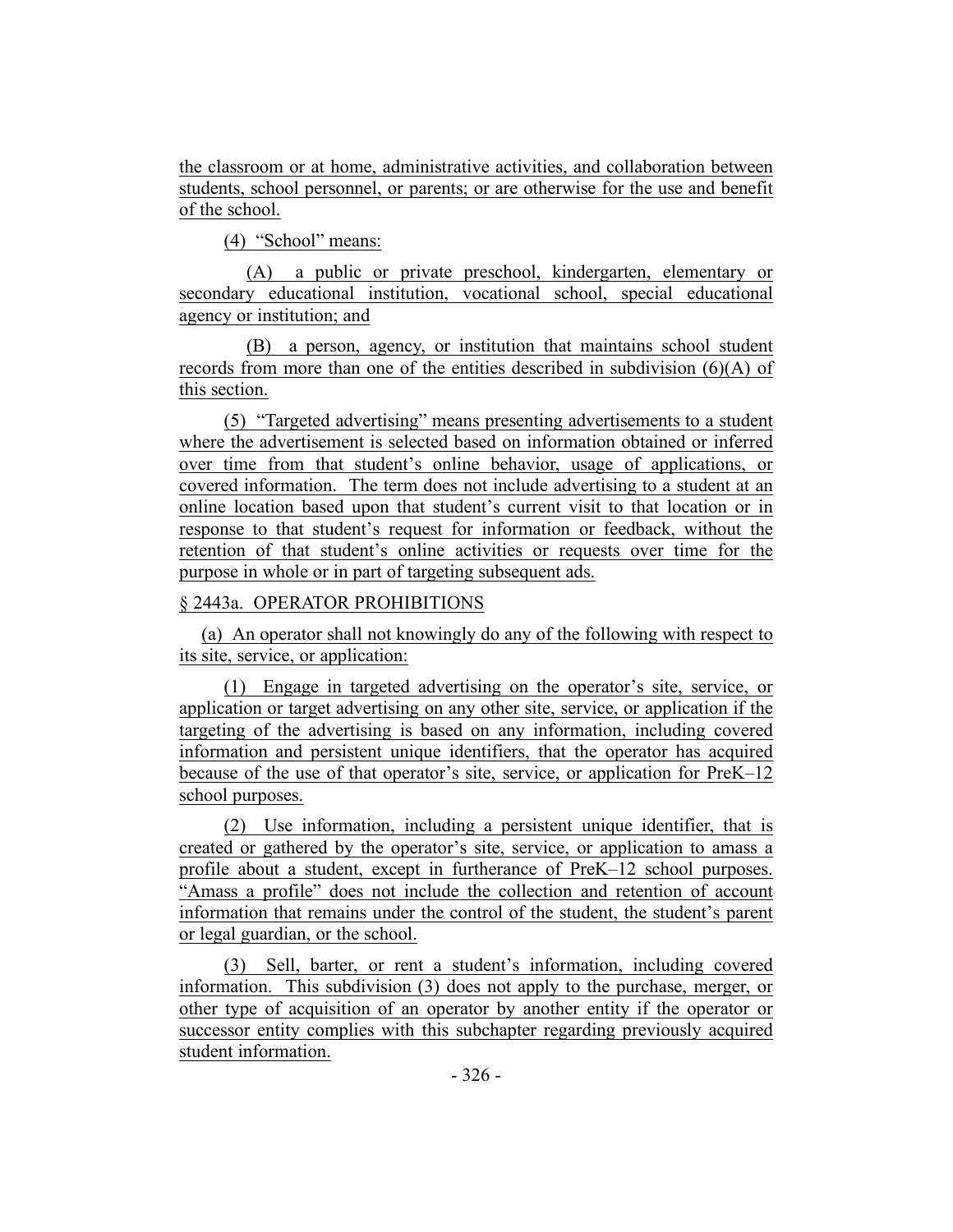(4) Except as otherwise provided in section 2443c of this title, disclose covered information, unless the disclosure is made for one or more of the following purposes and is proportionate to the identifiable information necessary to accomplish the purpose:

(A) to further the PreK–12 school purposes of the site, service, or application, provided:

(i) the recipient of the covered information does not further disclose the information except to allow or improve operability and functionality of the operator's site, service, or application; and

(ii) the covered information is not used for a purpose inconsistent with this subchapter;

(B) to ensure legal and regulatory compliance or take precautions against liability;

(C) to respond to judicial process;

(D) to protect the safety or integrity of users of the site or others or the security of the site, service, or application;

(E) for a school, educational, or employment purpose requested by the student or the student's parent or legal guardian, provided that the information is not used or further disclosed for any other purpose; or

(F) to a third party if the operator contractually prohibits the third party from using any covered information for any purpose other than providing the contracted service to or on behalf of the operator, prohibits the third party from disclosing any covered information provided by the operator to subsequent third parties, and requires the third party to implement and maintain reasonable security procedures and practices.

(b) This section does not prohibit an operator's use of information for maintaining, developing, supporting, improving, or diagnosing the operator's site, service, or application.

### § 2443b. OPERATOR DUTIES

An operator shall:

(1) implement and maintain reasonable security procedures and practices appropriate to the nature of the covered information and designed to protect that covered information from unauthorized access, destruction, use, modification, or disclosure;

(2) delete, within a reasonable time period and to the extent practicable, a student's covered information if the school or school district requests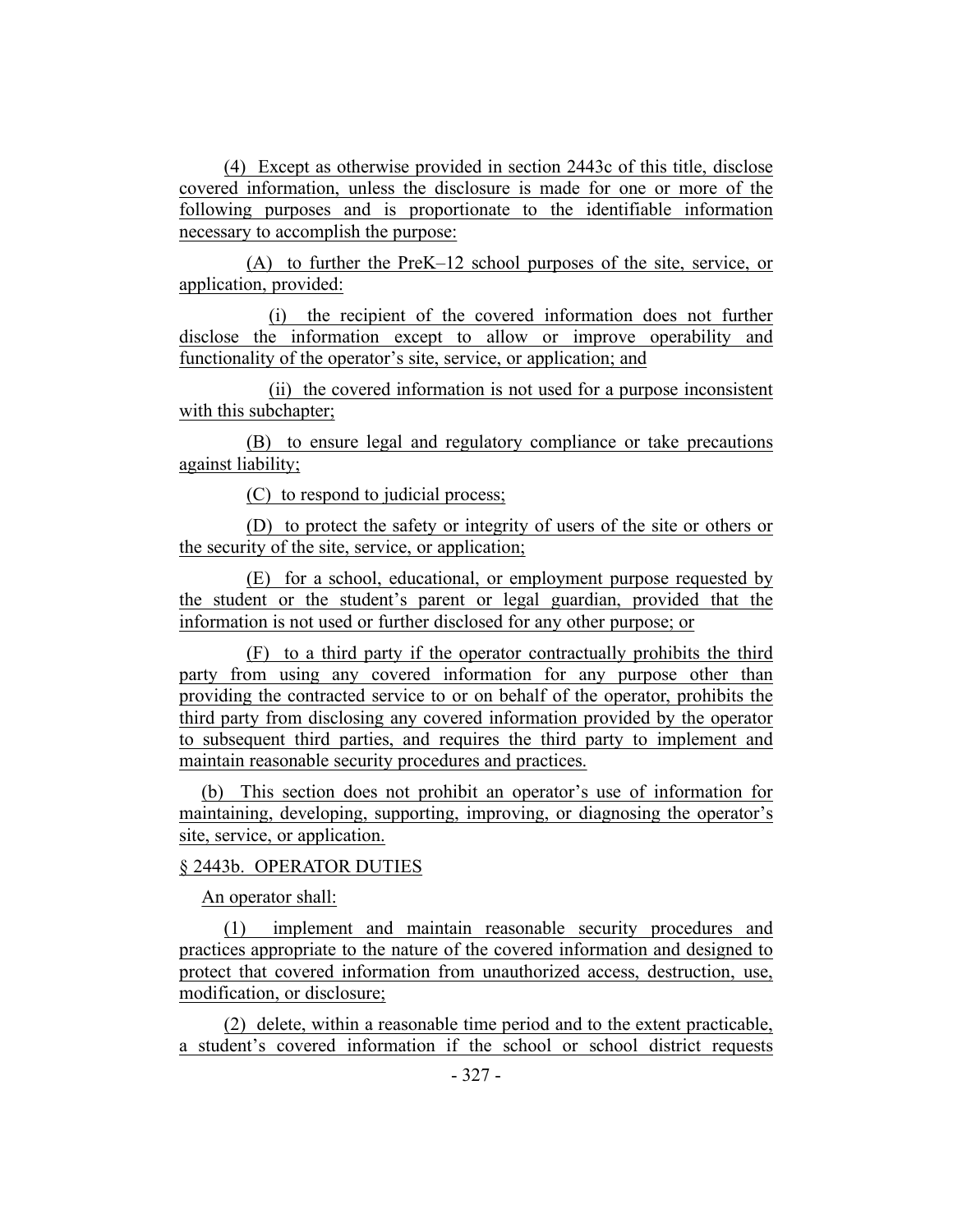deletion of covered information under the control of the school or school district, unless a student or his or her parent or legal guardian consents to the maintenance of the covered information; and

(3) publicly disclose and provide the school with material information about its collection, use, and disclosure of covered information, including publishing a term of service agreement, privacy policy, or similar document.

## § 2443c. PERMISSIVE USE OR DISCLOSURE

An operator may use or disclose covered information of a student under the following circumstances:

(1) if other provisions of federal or State law require the operator to disclose the information and the operator complies with the requirements of federal and State law in protecting and disclosing that information;

(2) for legitimate research purposes as required by State or federal law and subject to the restrictions under applicable State and federal law or as allowed by State or federal law and under the direction of a school, school district, or the State Board of Education if the covered information is not used for advertising or to amass a profile on the student for purposes other than for PreK–12 school purposes; and

(3) disclosure to a State or local educational agency, including schools and school districts, for PreK–12 school purposes as permitted by State or federal law.

## § 2443d. OPERATOR ACTIONS THAT ARE NOT PROHIBITED

This subchapter does not prohibit an operator from doing any of the following:

(1) using covered information to improve educational products if that information is not associated with an identified student within the operator's site, service, or application or other sites, services, or applications owned by the operator;

(2) using covered information that is not associated with an identified student to demonstrate the effectiveness of the operator's products or services, including in their marketing;

(3) sharing covered information that is not associated with an identified student for the development and improvement of educational sites, services, or applications;

(4) using recommendation engines to recommend to a student either of the following: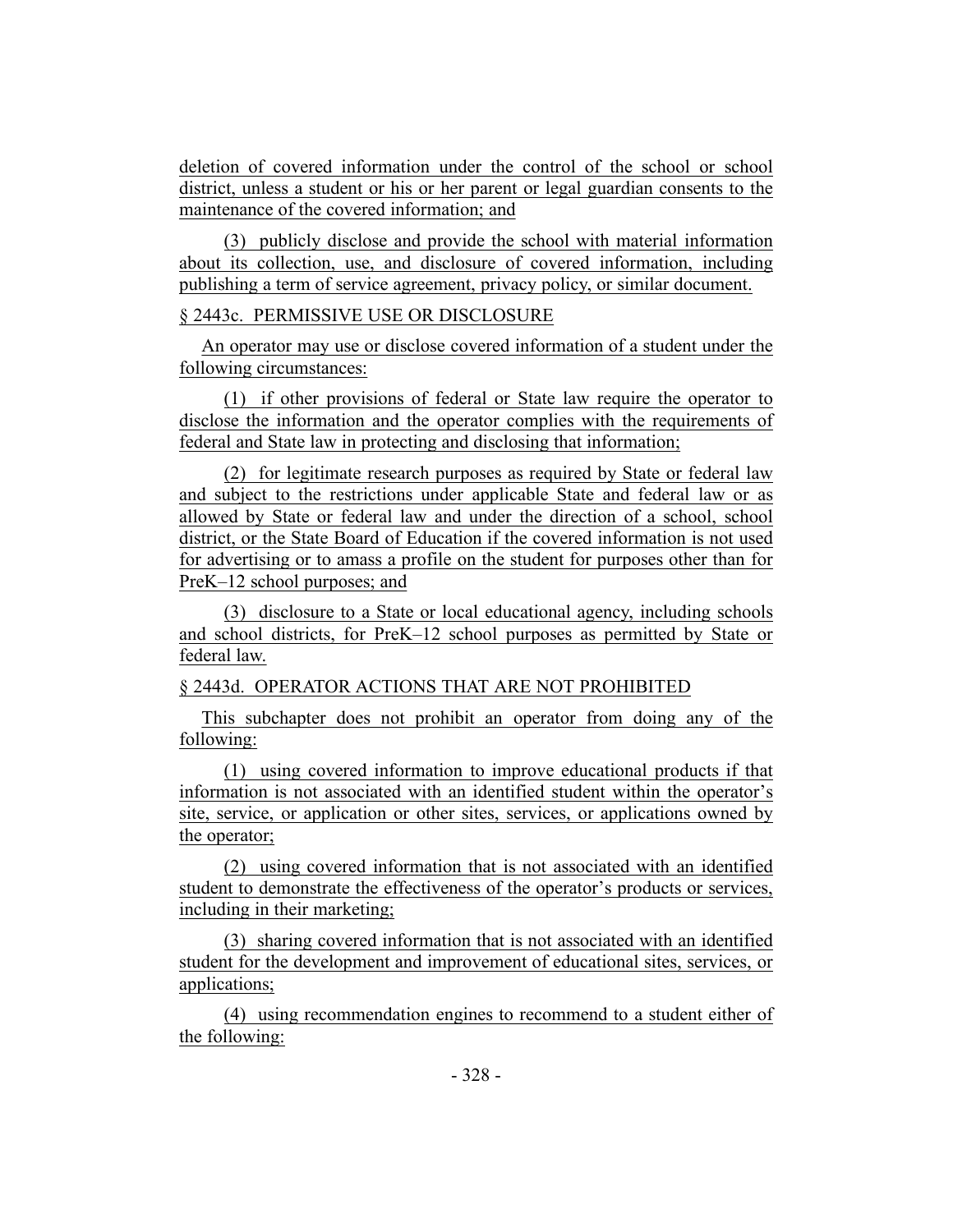(A) additional content relating to an educational, other learning, or employment opportunity purpose within an online site, service, or application if the recommendation is not determined in whole or in part by payment or other consideration from a third party; or

(B) additional services relating to an educational, other learning, or employment opportunity purpose within an online site, service, or application if the recommendation is not determined in whole or in part by payment or other consideration from a third party; and

(5) responding to a student's request for information or for feedback without the information or response being determined in whole or in part by payment or other consideration from a third party.

## § 2443e. APPLICABILITY

This subchapter does not:

(1) limit the authority of a law enforcement agency to obtain any content or information from an operator as authorized by law or under a court order;

(2) limit the ability of an operator to use student data, including covered information, for adaptive learning or customized student learning purposes;

(3) apply to general audience Internet websites, general audience online services, general audience online applications, or general audience mobile applications, even if login credentials created for an operator's site, service, or application may be used to access those general audience sites, services, or applications;

(4) limit service providers from providing Internet connectivity to schools or students and their families;

(5) prohibit an operator of an Internet website, online service, online application, or mobile application from marketing educational products directly to parents if the marketing did not result from the use of covered information obtained by the operator through the provision of services covered under this subchapter;

(6) impose a duty upon a provider of an electronic store, gateway, marketplace, or other means of purchasing or downloading software or applications to review or enforce compliance with this subchapter on those applications or software;

(7) impose a duty upon a provider of an interactive computer service, as defined in 47 U.S.C. § 230, to review or enforce compliance with this subchapter by third-party content providers;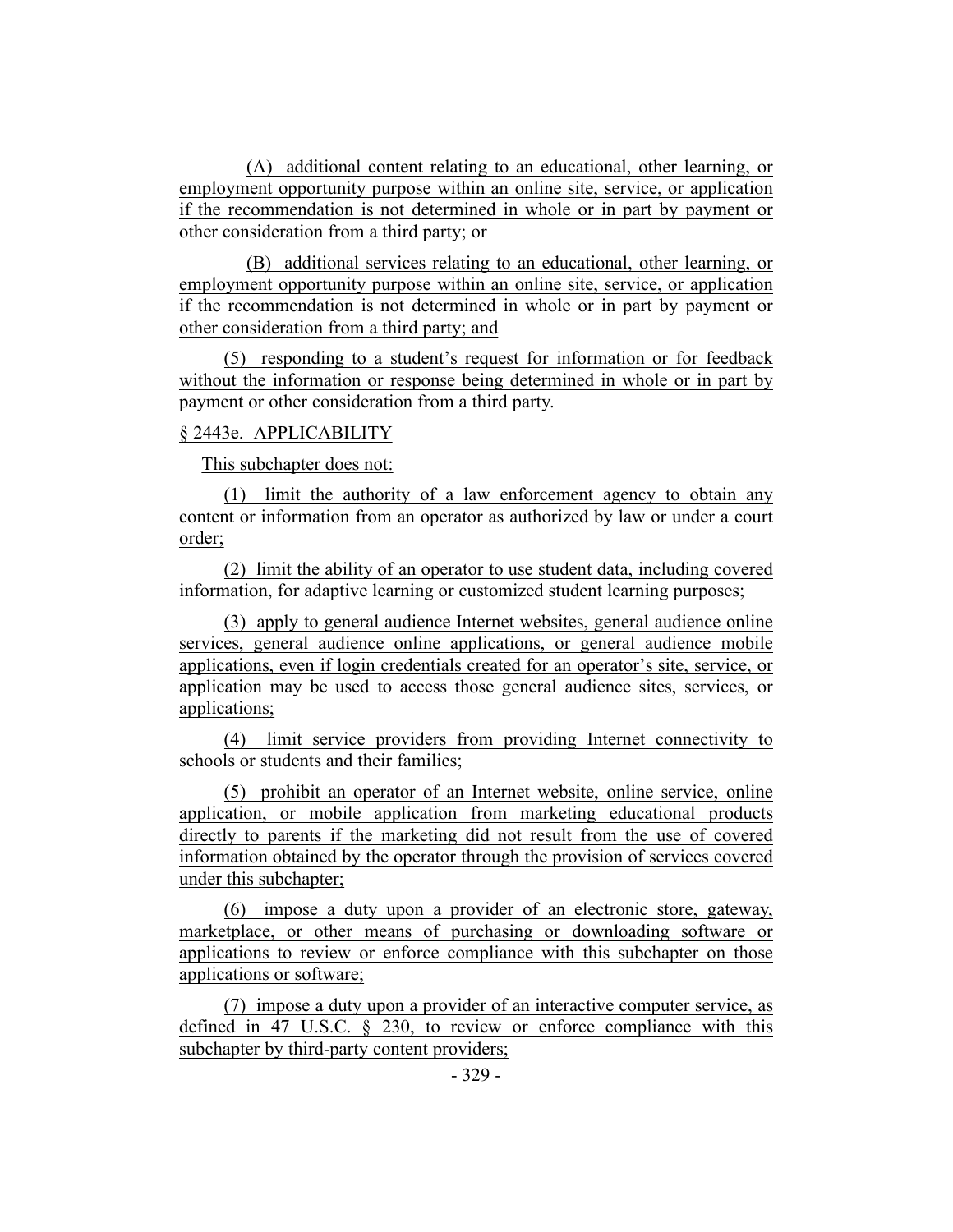(8) prohibit students from downloading, exporting, transferring, saving, or maintaining their own student-created data or documents; or

(9) supersede the federal Family Educational Rights and Privacy Act or rules adopted pursuant to that Act.

#### § 2443f. ENFORCEMENT

A person who violates a provision of this chapter commits an unfair and deceptive act in commerce in violation of section 2453 of this title.

## Sec. 5. STUDENT PRIVACY; REVIEW; RECOMMENDATIONS

The Attorney General, in consultation with the Agency of Education, shall examine the issue of student data privacy as it relates to the federal Family Educational Rights and Privacy Act and access to student data by data brokers or other entities, and shall confer with parties of interest to determine any necessary recommendations.

\* \* \* Automatic Renewal Provisions \* \* \*

Sec. 6. 9 V.S.A. § 2454a is amended to read:

§ 2454a. CONSUMER CONTRACTS; AUTOMATIC RENEWAL

(a) A contract between a consumer and a seller or a lessor with an initial term of one year or longer that renews for a subsequent term that is longer than one month shall not renew automatically unless:

(1) the contract states clearly and conspicuously the terms of the automatic renewal provision in plain, unambiguous language in bold-face type;

(2) in addition to accepting the contract, the consumer takes an affirmative action to opt in to the automatic renewal provision; and

(3) if the consumer opts in to the automatic renewal provision, the seller or lessor provides a written or electronic notice to the consumer:

(A) not less than 30 days and not more than 60 days before the earliest of:

(i) the automatic renewal date;

(ii) the termination date; or

(iii) the date by which the consumer must provide notice to cancel the contract; and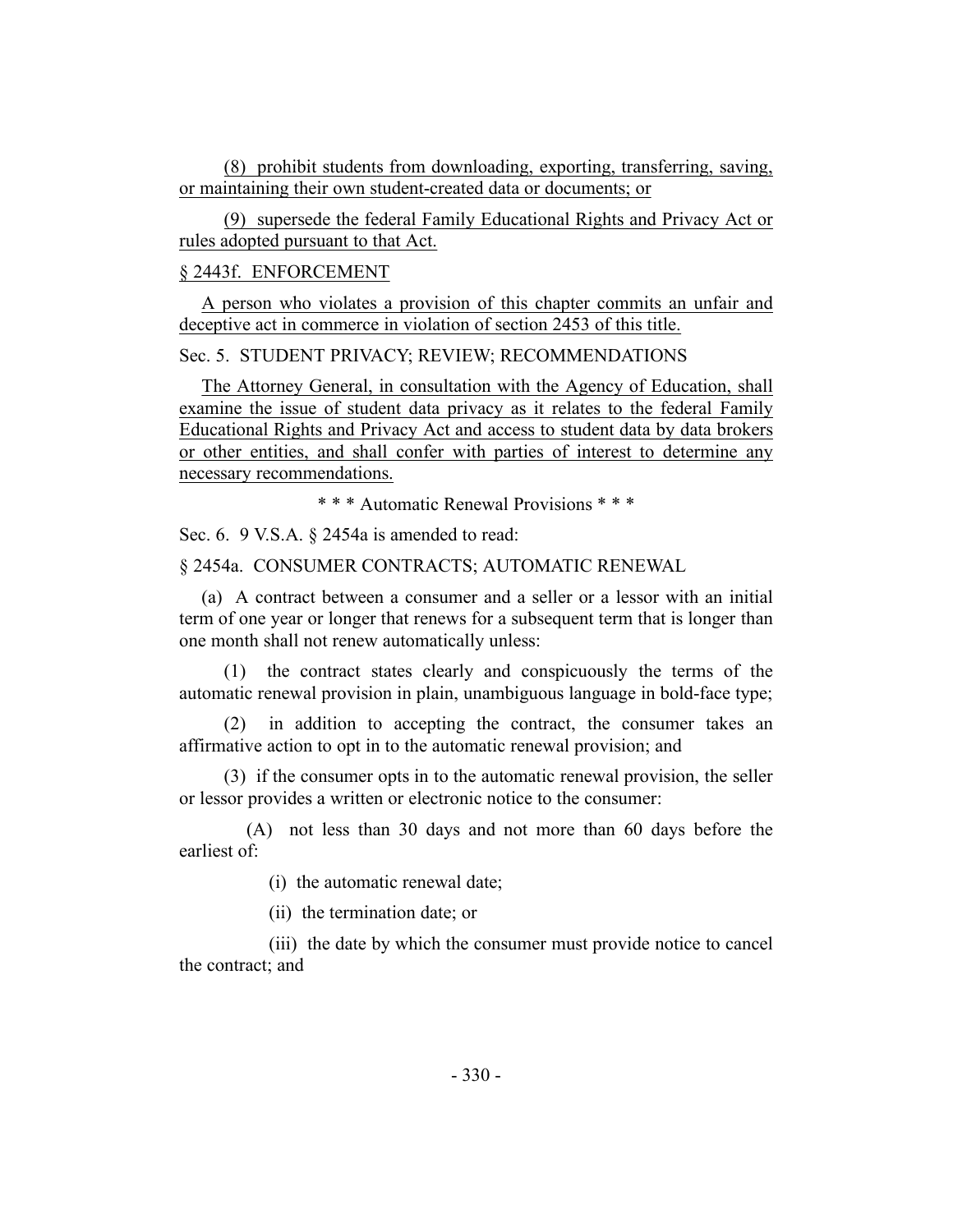(B) that includes:

(i) the date the contract will terminate and a clear statement that the contract will renew automatically unless the consumer cancels the contract on or before the termination date; and

(ii) the length and any additional terms of the renewal period;

(iii) one or more methods by which the consumer can cancel the contract; and

(iv) contact information for the seller or lessor.

(b) A seller or lessor under a contract subject to subsection (a) of this section shall:

(1) provide to the consumer a toll-free telephone number, e-mail address, a postal address if the seller or lessor directly bills the consumer, or another cost-effective, timely, and easy-to-use mechanism for canceling the contract; and

(2) if the consumer accepted the contract online, permit the consumer to terminate the contract exclusively online, which may include a termination email formatted and provided by the seller or lessor that the consumer can send without additional information.

(c) A person who violates a provision of subsection (a) of this section commits an unfair and deceptive act in commerce in violation of section 2453 of this title.

 $\left(\frac{c}{c}\right)$  The provisions of this section do not apply to:

(1) a contract between a consumer and a financial institution, as defined in 8 V.S.A. § 11101, or between a consumer and a credit union, as defined in 8 V.S.A. § 30101; or

(2) a contract for insurance, as defined in 8 V.S.A. § 3301a.

\* \* \* Effective Date \* \* \*

Sec. 7. EFFECTIVE DATE

This act shall take effect on July 1, 2020.

*CHERYL M. HOOKER PHILIP E. BARUTH MICHAEL D. SIROTKIN*

*Committee on the part of the Senate*

- 331 -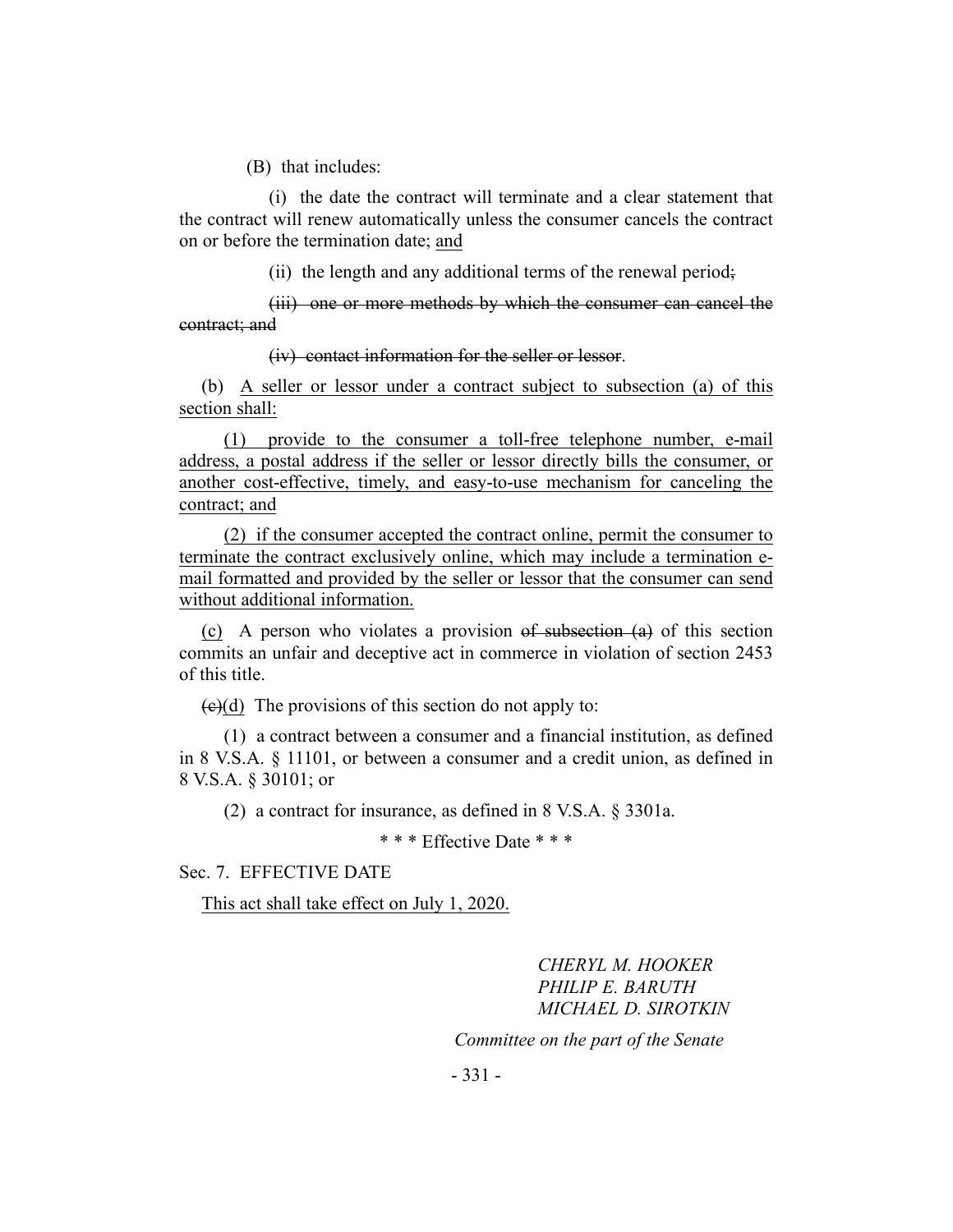*CHARLES A. KIMBELL STEPHANIE Z. JEROME MICHAEL J. MARCOTTE*

*Committee on the part of the House*

## **CONCURRENT RESOLUTIONS FOR NOTICE**

#### **Concurrent Resolutions For Notice Under Joint Rule 16**

The following joint concurrent resolutions have been introduced for approval by the Senate and House. They will be adopted by the Senate unless a Senator requests floor consideration before the end of the session of the next legislative day. Requests for floor consideration should be communicated to the Secretary's Office.

**H.C.R. 250 - 251** (For text of Resolutions, see Addendum to House Calendar for February 13, 2020.)

#### **CONFIRMATIONS**

The following appointments will be considered by the Senate, as a group, under suspension of the Rules, as moved by the President *pro tempore,* for confirmation together and without debate, by consent thereby given by the Senate. However, upon request of any senator, any appointment may be singled out and acted upon separately by the Senate, with consideration given to the report of the Committee to which the appointment was referred, and with full debate; and further, all appointments for the positions of Secretaries of Agencies, Commissioners of Departments, Judges, Magistrates, and members of the Public Utility Commission shall be fully and separately acted upon.

Craig Bolio of Winooski – Commissioner, Department of Taxes – By Sen. Cummings for the Committee on Finance. (01/21/20)

Michael Schirling of Burlington – Commissioner, Department of Public Safety – Sen. Mazza for the Committee on Transportation. (01/29/20)

Michael K. Smith of Westford – Secretary, Agency of Human Services – Sen. Lyons for the Committee on Health and Welfare. (02/12/02)

Sabina Brochu of Williston - Member, State Board of Education - By Sen. Ingram for the Committee on Education. (01/24/20)

Kyle Courtois of Georgia - Member, State Board of Education - By Sen. Perchlik for the Committee on Education. (01/24/20)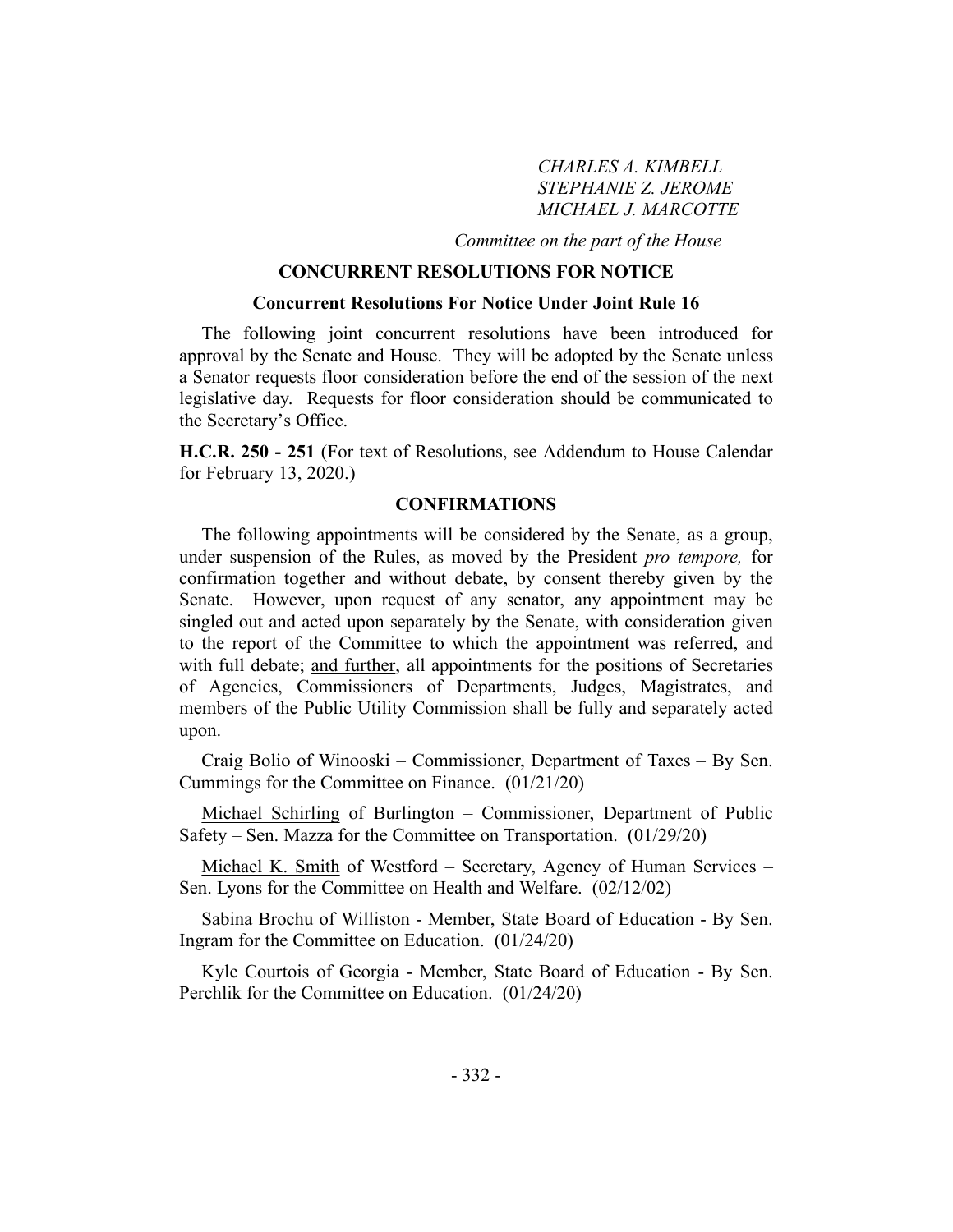Margaret Tandoh of South Burlington – Member, Board of Medical Practice – By Sen. McCormack for the Committee on Health and Welfare. (02/11/20)

Holly Morehouse of Burlington – Member, Children and Family Council for Prevention Programs – By Sen. Lyons for the Committee on Health and Welfare. (02/12/20)

Susan Hayward of Middlesex – Member, Capitol Complex Commission – By Sen. Benning for the Committee on Institutions. (02/14/20)

Heather Shouldice – Member, Capitol Complex Commission – By Sen. Benning for the Committee on Institutions. (02/14/20)

#### **PUBLIC HEARINGS**

**February 18, 2020** - **5:00 p.m. - 7:00 p.m.** - House Chamber - Re: H. 610 Firearms and Domestic Violence - House Committee on Judiciary.

## **NOTICE OF JOINT ASSEMBLY**

**Thursday, February 20, 2020 - 10:30 A.M.** - Election of two (2) trustees for the Vermont State Colleges Corporation.

Candidates for the positions of trustee must notify the Secretary of State **in writing** not later than Thursday, February 13, 2020, by 5:00 P.M. pursuant to the provisions of 2 V.S.A. §12(b). Otherwise their names will not appear on the ballots for these positions.

The following rules shall apply to the conduct of these elections:

First: All nominations for these offices will be presented in alphabetical order prior to voting.

Second: There will be only one nominating speech of not more than three (3) minutes and not more than two seconding speeches of not more than one (1) minute each for each nominee.

#### **JFO NOTICE**

Grants and Positions that have been submitted to the Joint Fiscal Committee by the Administration, under 32 V.S.A. §5(b)(3):

**JFO #2993 –** \$180,000 from the U.S. Environmental Protection Agency to the VT Dept. of Environmental Conservation. Funds will be used to perform lead testing on drinking water sources in all schools in the state.

*[JFO received 01/31/20]*